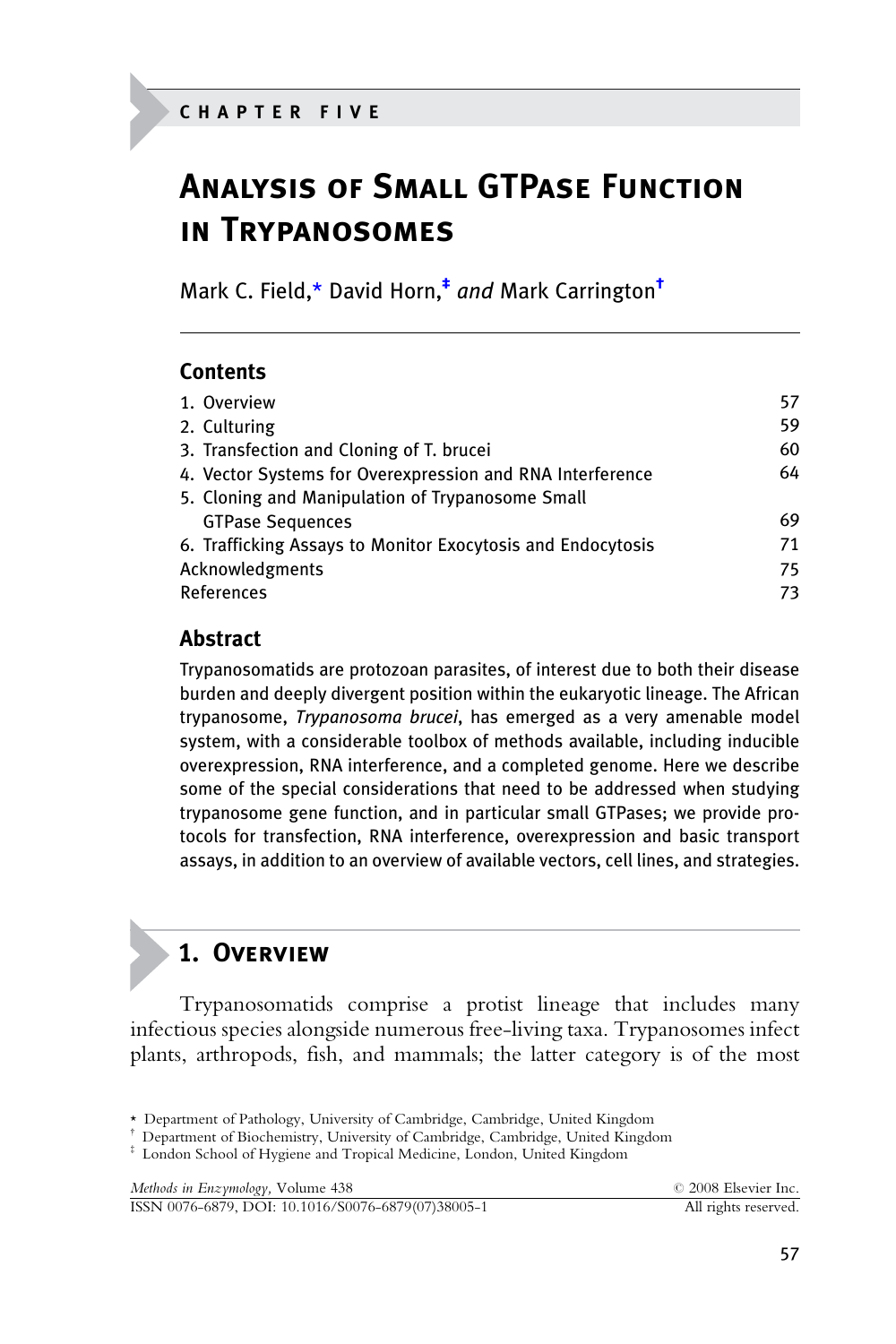interest as these species are responsible for significant morbidity and mortality in humans and domestic animals (Barrett et al[., 2003](#page-17-0)). There are three major trypanosome lineages involved, the African trypanosome, Trypanosoma brucei sp., the South American trypanosome, T. cruzi, and the Leishmanias, both Old and New World. These organisms are responsible for a spectrum of disease affecting the majority of the human population across Africa, South America, Europe, and Asia. Genome sequencing indicates a remarkable degree of relatedness between these three lineages ([Berriman](#page-17-0) et al., 2005).

Small GTPases are highly important regulators of function in trypanosomes, and because of the absence of heterotrimeric GTPases from trypanosomatid genomes, Ras-like GTPases likely shoulder a larger proportion of the signal transduction burden than in higher eukaryotes. Over 40 small GTPases are encoded by the T. brucei genome ([Field, 2005\)](#page-17-0); considerable work has been done on the Rab subfamily ([Field and Carrington, 2004\)](#page-17-0), and a lesser amount on the Arf proteins (Price et al[., 2005](#page-18-0)), but essentially nothing is known of the functions of the GTPases more closely related to the Ras and Rho families [\(Field, 2005\)](#page-17-0). Interest in intracellular trafficking is mainly prompted by the fact that the surfaces of trypanosomes are dominated by GPI-anchored proteins and glycoconjugates, and that in T. brucei endocytosis is likely a component of the immune evasion machinery ([Field](#page-17-0) et al[., 2007\)](#page-17-0). We remain almost completely ignorant of the downstream molecules that interact with trypanosome small GTPases; informatics is able to identify candidate molecules—for example, the nine TBC domain– containing proteins encoded in the trypanosome genome are likely Rab GTPase activators—but no information is available on function (A. J. O'Reilly, C. Gabernet-Castello, and M. C. Field, unpublished).

Much of the analytical tool kit exploited by the wider community is applicable to trypanosome GTPases, such as overexpression of dominantly active forms of the proteins, use of two hybrid libraries for screening for interacting partners, and epitope tagging, and these topics and strategies have been well discussed elsewhere. However, several aspects are unique; in particular, the trypanosome transcriptional machinery is predominantly polycistronic, and the basal transcriptional apparatus appears rather divergent (Ivens et al[., 2005\)](#page-18-0). Further, a dismally low transfection efficiency, at less than  $10^{-6}$ transformants/ $\mu$ g DNA for bloodstream forms, which has so far resisted all attempts at significant improvement, means that creation of transgenic trypanosomes must be done in a carefully considered manner, and that forward genetic screening methods are currently very cumbersome; a recent advance in technology bodes well for increased efficiency [\(Burkard](#page-17-0) et al., 2007). The consequence is that specific vector systems have been developed, and reliable constitutive and inducible systems are now available primarily for reverse genetics approaches. The latter require use of engineered cell lines harboring the tetracycline repressor. Due to the diploid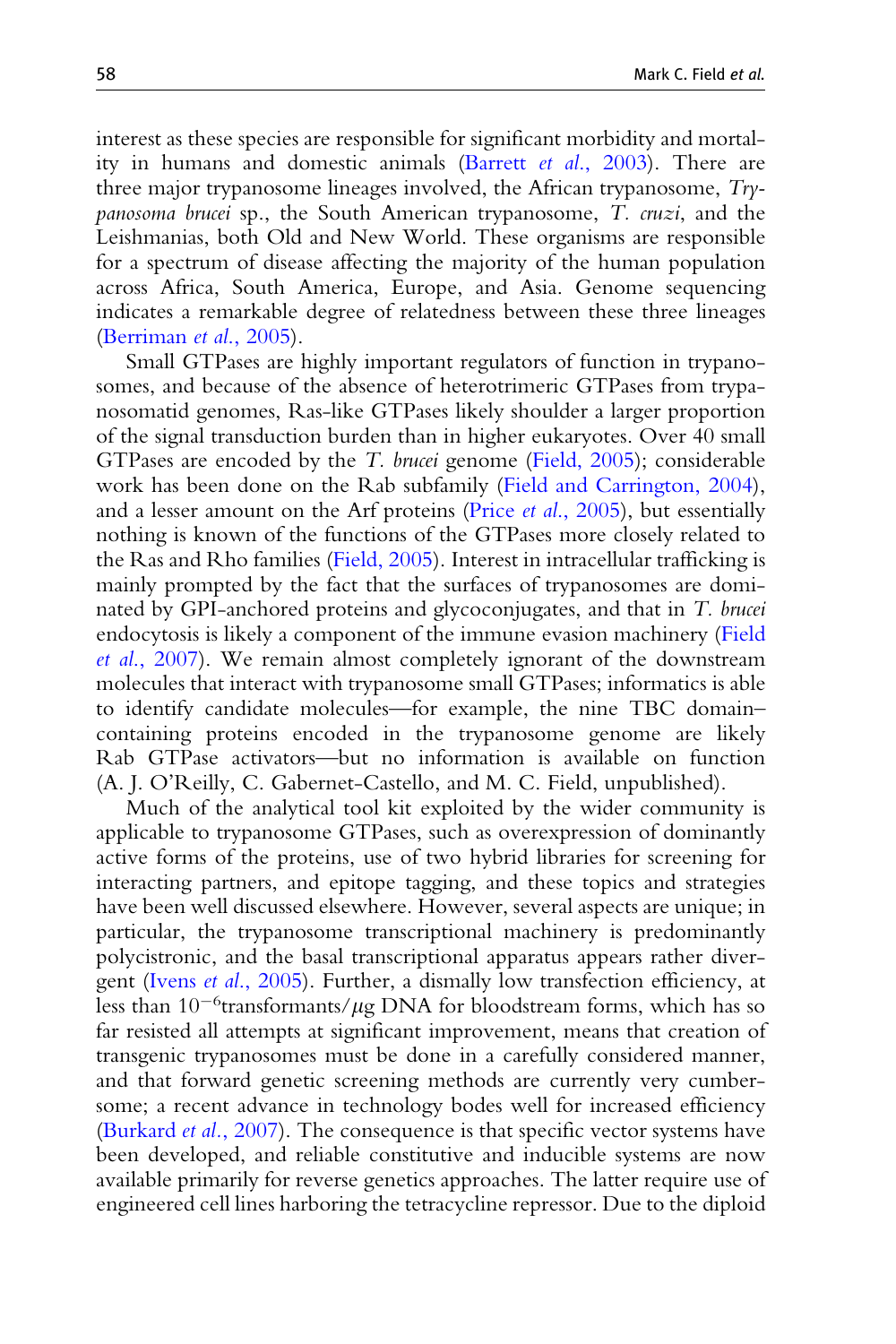genome and the comparative cumbersome nature of inducible expression systems in trypanosomes, initial analysis of small GTPase function by gene deletion is not recommended; at least three rounds of transfection are required—to remove both endogenous alleles and to provide a conditional copy in the case of essentiality—and under some circumstances the ability to control expression of inducible ectopic genes can prove challenging. Further, such approaches result in overexpression, as induction requires T7 or RNA pol I–driven transcription. As an overall strategy, we favor a combination of knockdown by RNAi, coupled with constitutive overexpression of wildtype or mutant forms of the relevant GTPase; such approaches have been highly successful (Hall et al., 2004, [2005a,b,c\)](#page-17-0).

This article focuses on analysis of small GTPases in T. brucei on account of this system being more technically advanced than other trypanosomatids; we will consider relevant vectors and their use and describe the various reporter lines that are required for specific approaches. We also describe general assays for analysis of endocytosis and exocytosis.

## 2. Culturing

Trypanosomes require specialized media for culturing. These can be made de novo, and are straightforward to make, but media can also be purchased direct as custom orders from several companies (e.g., Invitrogen, Sigma, JRH Biosciences). In addition, workers may wish to contact the authors as the community places bulk orders with companies on an occasional basis. The most commonly used laboratory strains of T. brucei are derived from the Lister 427 isolate. The procedures outlined below have been optimized using Lister 427, and it may be necessary to modify some of these conditions for the growth of other isolates in culture.

For the bloodstream form, T. brucei HMI-9 is used (Hirumi and [Hirumi,](#page-18-0) [1989\)](#page-18-0). To the basic medium, add the following per liter: 3 g sodium bicarbonate (Sigma), 10 ml penicillin/streptomycin (100  $\times$  5000 U to 5000  $\mu$ g/ml, Life Tech, #15070-063), and 14  $\mu$ l  $\beta$ -mercaptoethanol. Filter, sterilize, and store at  $4^{\circ}$  for up to 6 months. Add 10% heat inactivated (56 $^{\circ}$ , 30 min) fetal calf serum before use. Grow cells at 37 $^{\circ}$  with 5% CO<sub>2</sub>, in nonadherent culture flasks, with vented caps. Do not allow the cells to exceed  $2 \times 10^6$ /ml.

For procyclic forms, the routine culture medium is SDM-79 and can be made up from its components ([Brun and Schonenberger, 1979\)](#page-17-0). When making SDM-79, add the following fresh materials:  $2 \text{ g}/l$  of sodium hydrogen carbonate. Once made, the basal medium is stable for several months at  $4^\circ$ . To complete the medium, 3 ml of 2.5 mg/ml hemin dissolved in 50 mM sodium hydroxide and 100 ml fetal bovine serum are added per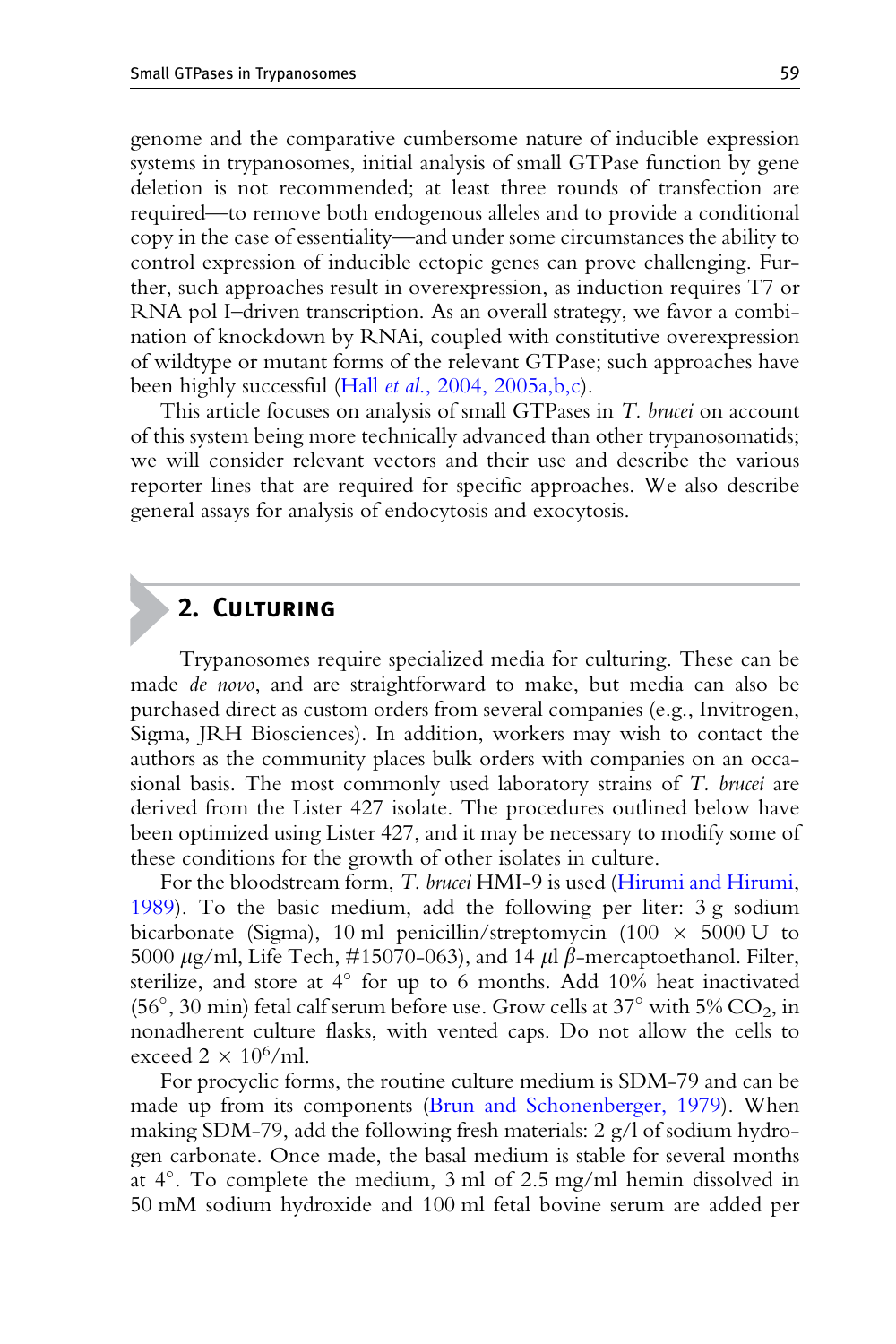liter. Once complete, the medium is stable for 1 month at  $4^\circ$ . Plastic tissue culture flasks are used: 10 ml culture in a 25-cm<sup>2</sup> flask, 30 ml in a 75-cm<sup>2</sup> flask, and 70 ml in a 175-cm<sup>2</sup> flask. Lids are adjusted to allow free gaseous exchange. Cultures are maintained at 27°; it is not necessary to provide a CO2 source. Procyclic trypanosomes do not grow well if diluted to less than  $1 \times 10^5$ /ml and reach a stationary phase at around  $4 \times 10^7$ /ml. Routine cultures are maintained between  $5 \times 10^5/\text{ml}$  and  $1 \times 10^7/\text{ml}$ , a 20-fold range that can be conveniently maintained by making a 1-in-20 dilution every 2 or 3 days, depending on the strain. Subculturing using a dilution of more than 1 in 20 is not routinely used, as there can be a long lag before growth resumes.

The procyclic cell line Lister 427 29-13 (containing pLEW29 and pLEW13) or the Single Marker Bloodstream (SMB, T7RNAP::TETR:: NEO) line are routinely used for the expression of tetracycline-inducible transgenes and tetracycline-inducible RNAi. Both contain integrated transgenes that constitutively express the tet repressor and T7 RNA polymerase. The 29-13 cell line does not grow as well as the wildtype; the doubling time is increased and cultures contain a higher percentage of cells with aberrant morphologies. An alternative with superior morphology and similar inducibility is the PTT line, also derived from 427; again the antibiotic selection must be maintained at all times. The morphology of procyclics can often be improved by rapid passage, and if this is unsuccessful, by cloning.

If performing RNAi knockdown experiments is intended, then additional consideration is advisable in testing fetal bovine serum batches. Normally, batches require testing for procyclic forms as occasional batches do not support growth. However, in addition, some batches of serum may be contaminated with oxytetracycline at sufficient concentration to induce low levels of RNAi. If the RNAi is deleterious to growth, and then there is rapid selection for cells that cannot perform the desired ablation for one of several reasons. This may be avoided by testing serum batches for the ability to support the growth of a Lister 427 29-13 or SMB cell line containing a rapidly lethal RNAi construct such as eIF4A1 or clathin heavy chain, respectively.

# 3. Transfection and Cloning of T. brucei

The production of recombinant trypanosomes is dependent on antibiotic selection. The antibiotics routinely used at present are geneticin (G418), hygromycin, phleomycin (zeocin), blasticidin, and puromycin ([Tables 5.1 and 5.3](#page-4-0)). Antibiotics can be stored as  $100 \times$  or  $1000 \times$  stocks in sterile water. If you suspect an issue with antibiotic selection, such as antibiotic resistance in the absence of expression of the expected transgene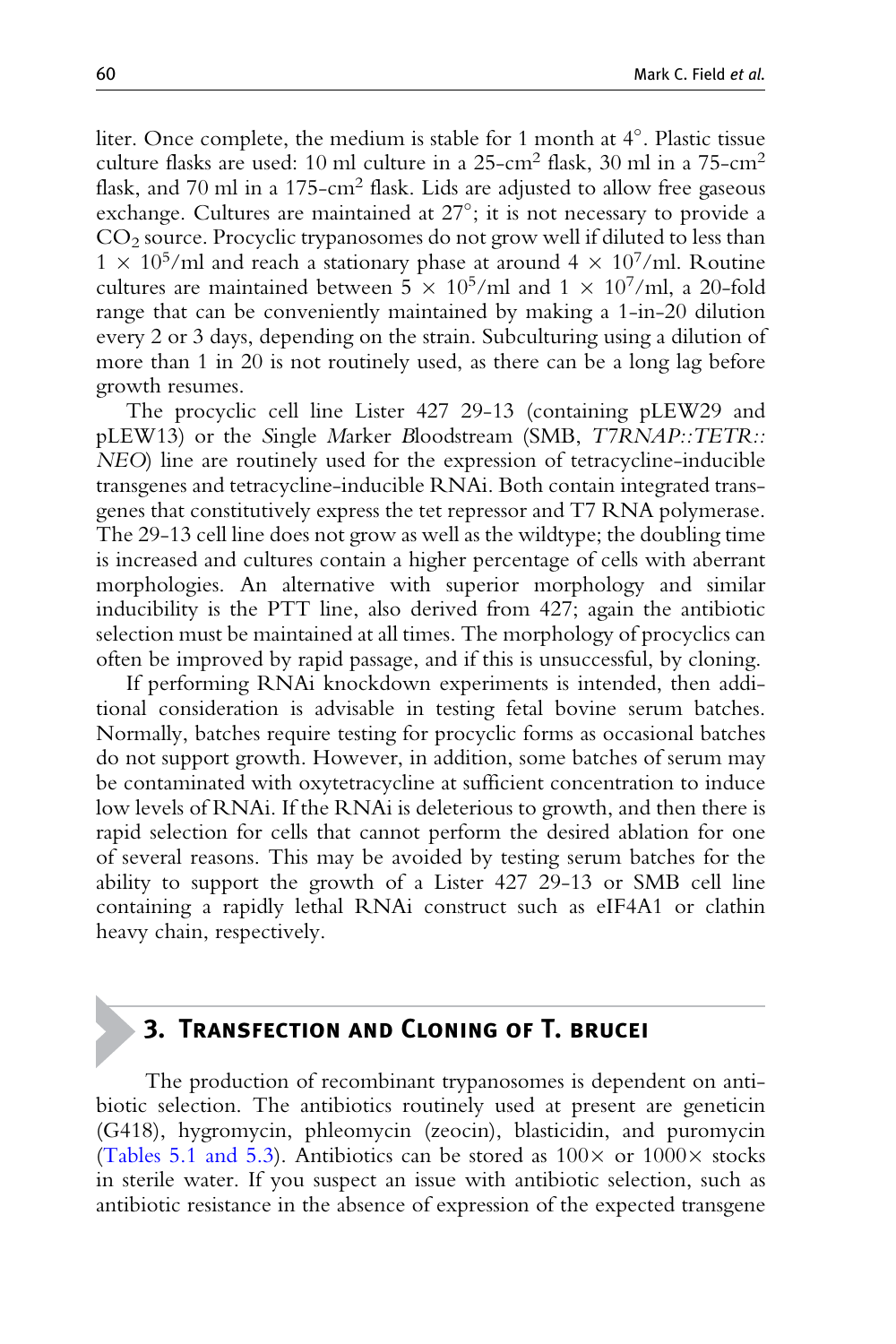| Name         | Features                    | Integration site      | Applications                            | Selection <sup>a</sup> | Reference                        |
|--------------|-----------------------------|-----------------------|-----------------------------------------|------------------------|----------------------------------|
| $p2T7^b$     | T7 promoter/TET<br>operator | rRNA spacer           | RNA interference                        | H                      | La Count et al., 2000            |
| $pXS5^c$     | rRNA promoter               | rRNA spacer           | Constitutive expression<br>in BSF       | <b>GPH</b>             | Alexander et al., 2002           |
| pXS2         | Procyclin promoter          | Tubulin<br>intergenic | Constitutive expression<br>in PCF       | G                      | Bangs et al., 1996               |
| pLEW100      | Procyclin promoter          | rRNA spacer           | Inducible expression in<br>BSF or PCF   | P                      | Wirtz et al., 1999               |
| $pRPa^{GFP}$ | rRNA promoter               | rRNA spacer           | Inducible expression in<br>2T1 cells    | ΖH                     | Alsford et al., 2005             |
| $pRPa^{Con}$ | rRNA promoter               | rRNA spacer           | Constitutive expression<br>in 2T1 cells | ΖH                     | Alsford and Horn,<br>unpublished |
| $pRPa^{SL}$  | rRNA promoter               | rRNA spacer           | RNAi in 2T1 cells                       | ΖH                     | Alsford and Horn,<br>unpublished |

<span id="page-4-0"></span>**Table 5.1** Plasmid-Based Vectors Commonly Used for Manipulation of *Trypanosoma brucei* Gene Expression

<sup>a</sup> G, G418/neomycin; H, hygromycin; P, phleomycin; Z, zeocin.<br><sup>b</sup> A new version of this construct, p2T7<sup>TAblue</sup>, with increased efficiency for PCR cloning and selection is described in [Subramanium](#page-18-0) *et al.* (2006).<br><sup>c</sup> A v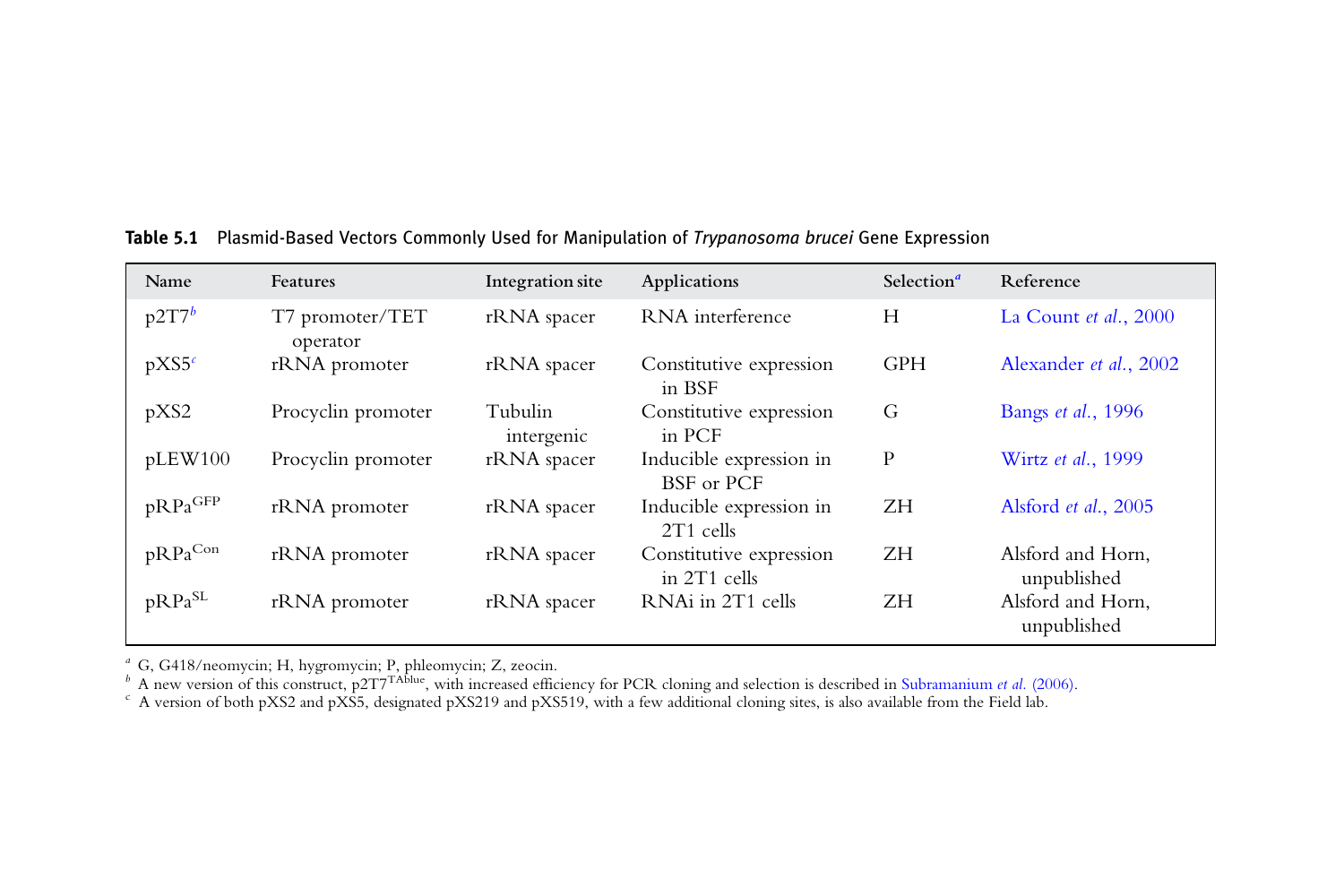or unexpectedly high transfection efficiencies, it may be advisable to titer the concentration of the antibiotic, as the effective concentration may be influenced by the batch of fetal calf serum. To do this, it is suggested that a concentration range of  $0.25$  to  $4.0 \times$  of the concentration given in [Table 5.1](#page-4-0) is assayed for efficient killing of cultures. For procyclics select the concentration that restricts growth to less than  $2 \times 10^6$ /ml, and causes cell death (loss of motility) within 8 days. Phleomycin sometimes takes up to 10 days to kill the cells. For bloodstream forms, efficient killing should be obtained after 2 days. Antibiotic-mediated killing does not occur with stationary phase cells.

BSF trypanosomes are comparatively challenging to transfect as the efficiency is extremely low. Therefore adherence to the protocol is essential, as even a small decrease in efficiency can compromise the experiment. It is recommended that all transfection experiments include a positive control to ensure that the protocol has been correctly carried out, either a strong RNAi (e.g., clathrin heavy chain/eIF4A) or a cytoplasmic eGFP expression vector. The protocol described in the following is for the p2T7 series of RNAi vectors, but can be adapted for other constructs by altering the restriction enzyme used for linearization, and the selecting antibiotic, as required.

For transfection, a Bio-Rad Gene pulser II is used; other models can work but the pulse conditions will need to be parameterized for the specific instrument. For inducible expression, the SMB cell line described by [Wirtz](#page-18-0) et al. [\(1999\)](#page-18-0) is typically used, while a wildtype 427 line is preferable for a simple overexpression experiment, as the genetic background is unmanipulated. Use 10  $\mu$ g of digested DNA for each electroporation, and usually perform two independent procedures per construct. The DNA must be completely linearized to prevent contamination with circular plasmid, which can both mis-integrate and provide a transient transfection. For p2T7, digest the DNA overnight with twofold excess of NotI, and check the plasmid digestion on an agarose gel with undigested p2T7TAblue as a control. It is most convenient if the electroporation is performed in the morning. At least  $2.5\times10^{7}$  cells are required for each electroporation. Harvest the cells by centrifugation, at  $1000 \times g$  for 10 min at ambient temperature and resuspend them in  $\sim$ 25 ml of cytomix<sup>1</sup> at 37° in a falcon tube. Pellet again and resuspend at  $\sim 6 \times 10^7$ /ml in cytomix. While the cells are pelleting, aliquot sterilized linear DNA (10  $\mu$ g in 10  $\mu$ l) into microfuge tubes; the DNA is best sterilized by ethanol precipitation prior to use. Mix 0.45 ml of the cells with DNA, and transfer to a 2-mm gap electrocuvette and administer one pulse (1.4 kV,  $25 \mu$ F). Five to 15% of the cells

Cytomix: 2 mM EGTA, pH 7.6, 5 mM MgCl<sub>2</sub>, 120 mM KCl, 120 mM, 0.5% glucose (dextrose), 0.15 mM CaCl2, 0.1 mg/ml BSA, 10 mM K2HPO4/KH2PO4, pH 7.6, 1 mM hypoxanthine, 25 mM HEPES, pH 7.6. Adjust to pH 7.6 with KOH, filter sterilize, and store at 4° (adapted from Hoff, et al., 1992).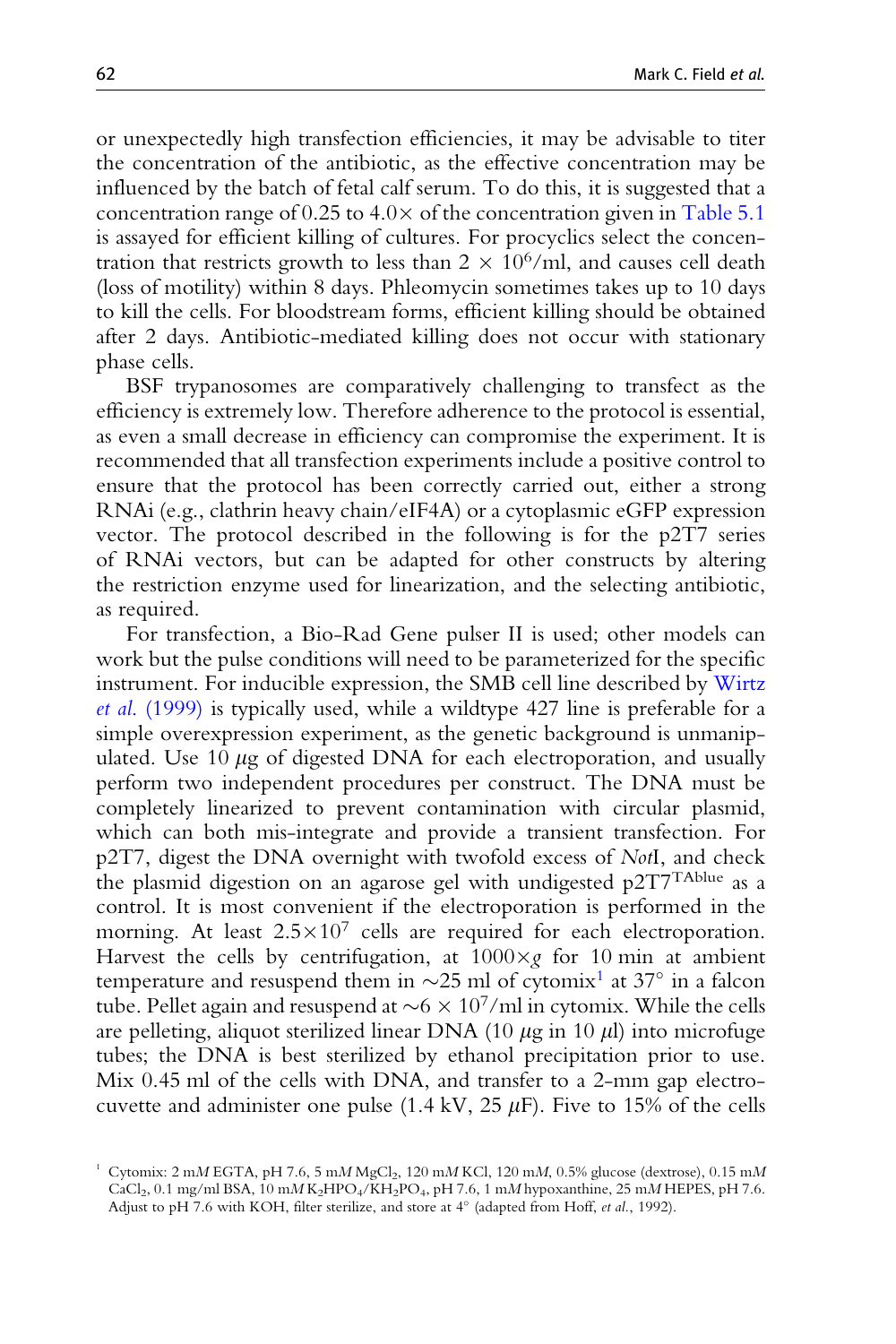should survive the pulse. After electroporation, place all contents of the cuvette into 36 ml of HMI-9 in a 25-cm flask, and 6 hr later add 25  $\mu$ l of a mixture of HygromycinB/G418<sup>2</sup> to each flask and transfer to 24-well plates. For transfection of wildtype 427 cells, the addition of G418 is omitted. On day 6, expand the positive wells and freeze samples<sup>3</sup> as required. It is usually unnecessary to consider cloning of bloodstream trypanosomes, as the frequency of transfection will normally ensure that each well that grows up is a clone. Cloning by limiting dilution, that is, plating a theoretical 0.5 cells per well, is also possible should the need to clone arise. No adaptations to media are required for this procedure.

Procyclic cells are substantially more efficient to transfect, and hence for some purposes may be the stage of choice. Preparation of DNA is essentially the same as for bloodstream cells. For transfection into the PCF 29-13 cell line (T7RNAP::TETR::NEO::HYG), 20 µg of linearized plasmid is added to  $2 \times 10^7$ –log phase cells that have been resuspended in a total volume of 0.45 ml of Opti-MEM (Invitrogen). Thoroughly mix the sample with a P200 Gilson pipette, and then transfer to a precooled 2-mm gap electrocuvette (Bio-Rad), and chill on ice for 5 min prior to electroporation. Deliver a single pulse from a Bio-Rad Gene Pulser II electroporator (1.5 kV,  $25 \mu$ F). Immediately following electroporation, transfer the cells into 10 ml of SDM79/10%FCS containing 25  $\mu$ g/ml G418 and 25  $\mu$ g/ml hygromycin, and leave the culture to recover at  $27^{\circ}$  overnight. Approximately 16 h following electroporation, add phleomycin at 2.5  $\mu$ g/ml to select for transformants. Drug-resistant cell lines typically grow within 2 to 3 weeks. For transfection of wildtype 427 cells, the addition of G418 and hygromycin is omitted.

Procyclic trypanosomes can also be cloned by limiting dilution. Prepare 25 ml each of cells at one cell per milliliter and 0.2 cell per milliliter. Plate out as 24 1-ml cultures in a 24-well tissue culture plate, and inspect from 8 days onward up to 14 days. If eight wells or less contain trypanosomes on one of the plates, the well can be considered clonal. Cloning presents particular problems as procyclic trypanosomes do not tolerate dilution well, and either the use of conditioned medium or increased fetal bovine serum concentration and growth in  $CO<sub>2</sub>$  is required. Conditioned medium is prepared from a mid–log phase culture by centrifugation to remove most of the cells and filtering through a  $0.22$ - $\mu$ m filter to remove residual cells and to resterilize. For cloning, use a mix of 60% fresh medium/40%

<sup>&</sup>lt;sup>2</sup> Drug selection mix: hygromycin B stock; 5 mg/ml, G418 stock; 10 mg/ml. Store at  $-20^{\circ}$ . For 10 flasks, make a working stock of 200  $\mu$ l hygromycin B and 80  $\mu$ l G418; 25  $\mu$ l in each flask gives a final concentation of 2.5  $\mu$ g/ml and 2  $\mu$ g/ml, respectively.

<sup>&</sup>lt;sup>3</sup> Cryopreservation mix: Mix cells in HMI9 plus 10% glycerol (sterile). Place in a suitable cryo-box or polystyrene box sealed with tape and place at  $-70^{\circ}$  overnight. Move vials to a liquid nitrogen vessel for long-term storage.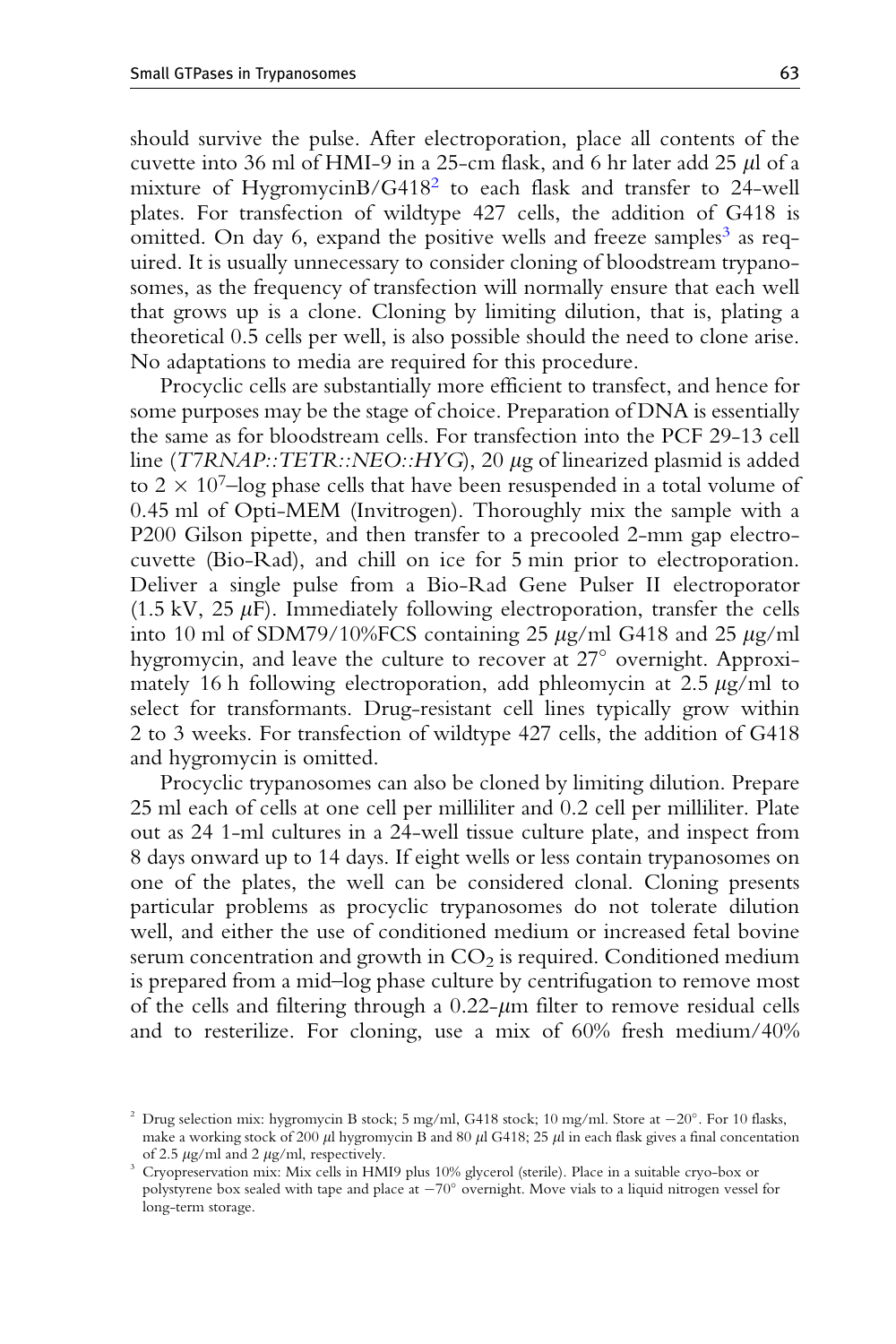conditioned medium. The alternative is to increase the fetal bovine serum to 15% and to grow in 5%  $CO<sub>2</sub>$ . If this latter approach is used, then the selective concentration of any antibiotic may require retitering.

# 4. Vector Systems for Overexpression and RNA Interference

In common with most biological systems, trypanosomes have specific elements that are required for gene transcription, and these elements must be included in ectopic expression systems. In addition, for inducible expression the T7 polymerase/tet-on system that has been frequently exploited has been successfully imported into trypanosomes ([Wirtz and Clayton, 1995\)](#page-18-0); this feature is particularly valuable for RNA interference, where tight control of potentially lethal dsRNAs is essential.

Unique features of trypanosome transcription include the complete lack of characterized RNA polymerase II promoters for protein-coding genes, the requirement for *trans*-splicing, and the importance of the  $3'$  end in mRNA stability. For ectopic expression, these considerations have been incorporated into many vector designs [\(Fig. 5.1A](#page-8-0)). The pXS2 and pXS5 vectors (Alexander et al.[, 2002; Bangs](#page-16-0) et al., 1996) exploit RNA polymerase I promoters, together with intergenic regions from high-abundance transcripts/protein products, which provide the essential signals for transsplicing and polyadenylation. pXS2 and pXS5 are also targeted to repetitive arrays within the genome, the tubulin locus on chromosome I, and the rRNA repeats. The expression cassettes are built into pBluescript backbones for easy propagation in Escherichia coli. In our lab, these vectors are highly reliable, producing between 3- and 10-fold overexpression of small GTPases compared to endogenous levels (Pal et al[., 2003\)](#page-18-0), and such expression appears to be highly stable over a great number of generations. Overexpression of other constructs is also possible (Alexander et al[., 2002; Bangs](#page-16-0) et al[., 1996; Chung](#page-16-0) et al., 2004). One possible complication with pXS2 is that variable transcriptional read-through occurs into the body of chromosome I, and in some cell lines increased levels of both tubulin mRNA and protein are observed, indicating that read-through transcripts can be processed and translated, although no obvious phenotype results [\(Dhir and](#page-17-0) [Field, 2004;](#page-17-0) V. Koumandou and M. C. Field, unpublished data). It is not clear if this is a general phenomenon or specific to pXS2, and certainly care should be taken when selecting a vector to avoid potential artifacts. It should also be borne in mind that targeting to these arrays has the potential to result in differential expression depending on the precise context of the integration event. For this reason, we recommend that at least three clones or lines should be analyzed to ensure that the desired overexpression has been achieved.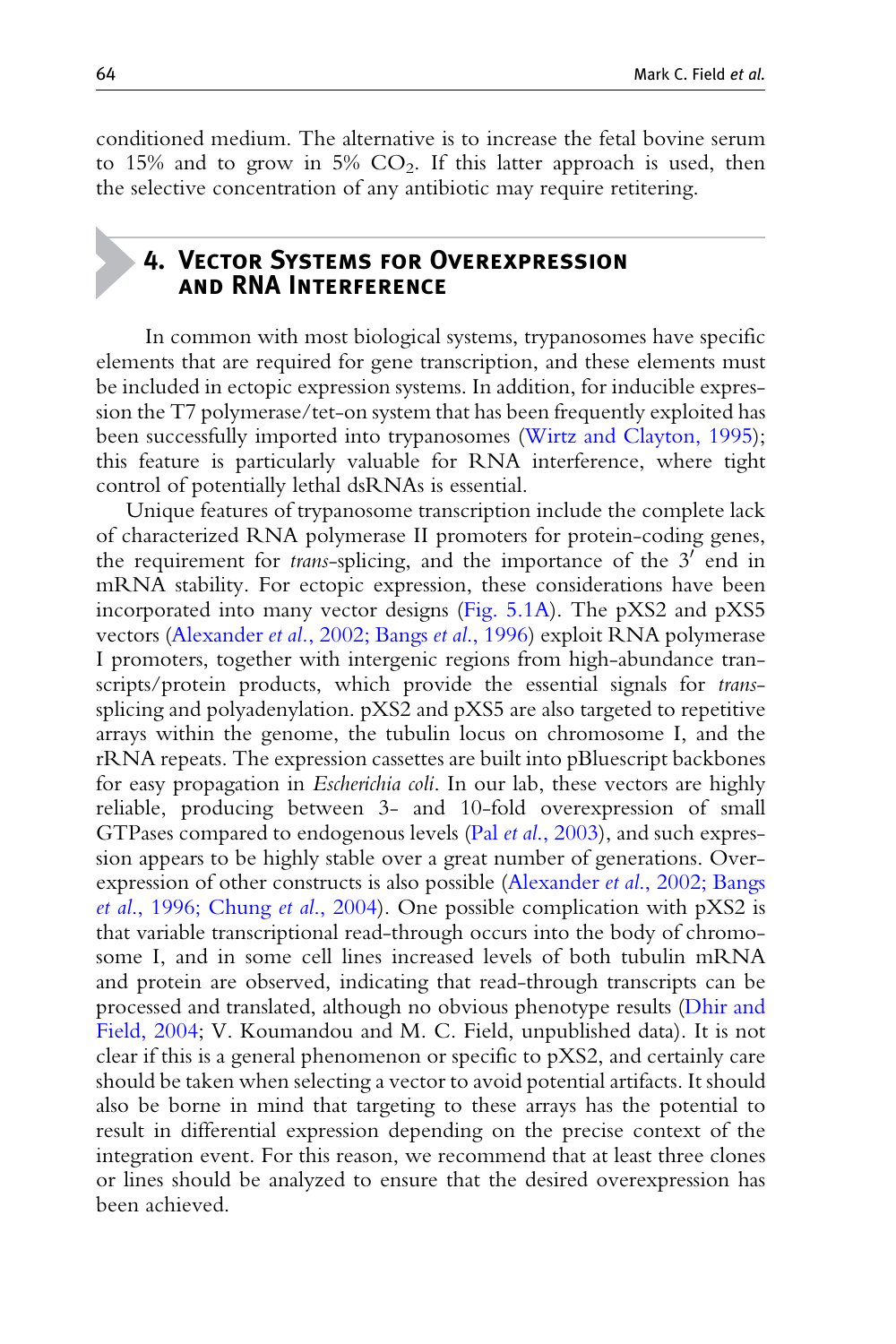<span id="page-8-0"></span>

Figure 5.1 Features of expression systems in trypanosomes. (A) General features of trypanosome ectopic expression cassettes. Due to the polycistronic expression of most trypanosome protein-coding genes, a specialized set of vectors has been developed. These include a promoter (open oval), typically the Pol I promoter for VSG, procyclin, or  $rRNA$ ,  $5^{\prime}$  sequence derived from a well-characterized gene (light gray), such as tubulin, which provides a  $5'$  trans-splicing site for addition of the 39 nucleotide miniexon, and a  $3'$  sequence from a stable transcript (light gray), which also donates the polyadenylation site. In some instances, these promoters have been modified to include the Tet operator to facilitate conditional expression. The  $3'$  end sequence is chosen carefully as this region also contains elements responsible for control of mRNA levels, and while these elements are poorly characterized, the behavior of such elements for the most part is predictable in terms of mRNA levels and developmental regulation. In addition, the promoter may be theT7 polymerase promoter, with the tet repressor binding site (operator, black oval) to facilitate inducible expression. Regions of more than 200 base pairs are normally used to facilitate faithful integration into the genome (gradient gray) and the gene of interest is shown as a black box. The double slash  $(\#)$  indicates region of the construct that is not shown.The elements are not shown to scale. (B) Features of the teton inducible system for 90-13, SMB, and 29-13 lines.The 90-13 and 29-13 lines incorporate two elements, one carrying the tet repressor and the other theT7 RNA polymerase. Production of T7 pol and the downstream tet repressor ORF relies on read-through transcription. Production of tet repressor is also facilitated through a second element, which uses a crippled T7 promoter, with about 10% of normal transcriptional activity (gray oval). The SMB line was created by a two-step procedure to remove one of the selectable markers. The resulting cassette contains both the T7 polymerase and the tet repressor, and is maintained by neomycin/G418 selection. Again, transcription of the T7 polymerase relies on endogenous transcription, while the tet repressor is transcribed primarily from a 10% T7 promoter (gray oval). All of these elements are integrated into the tubulin repeat array on chromosome I, except the tet repressor construct in 29-13, which is in the RNP1 locus.The elements are not shown to scale; selectable markers are shown in a light gray box, and ORFs required for functioning of the transcription system in black boxes. The double slash  $(\#)$  indicates sequence features not shown. (Based on data inWirtz, [E.,\(1999\).](#page-18-0))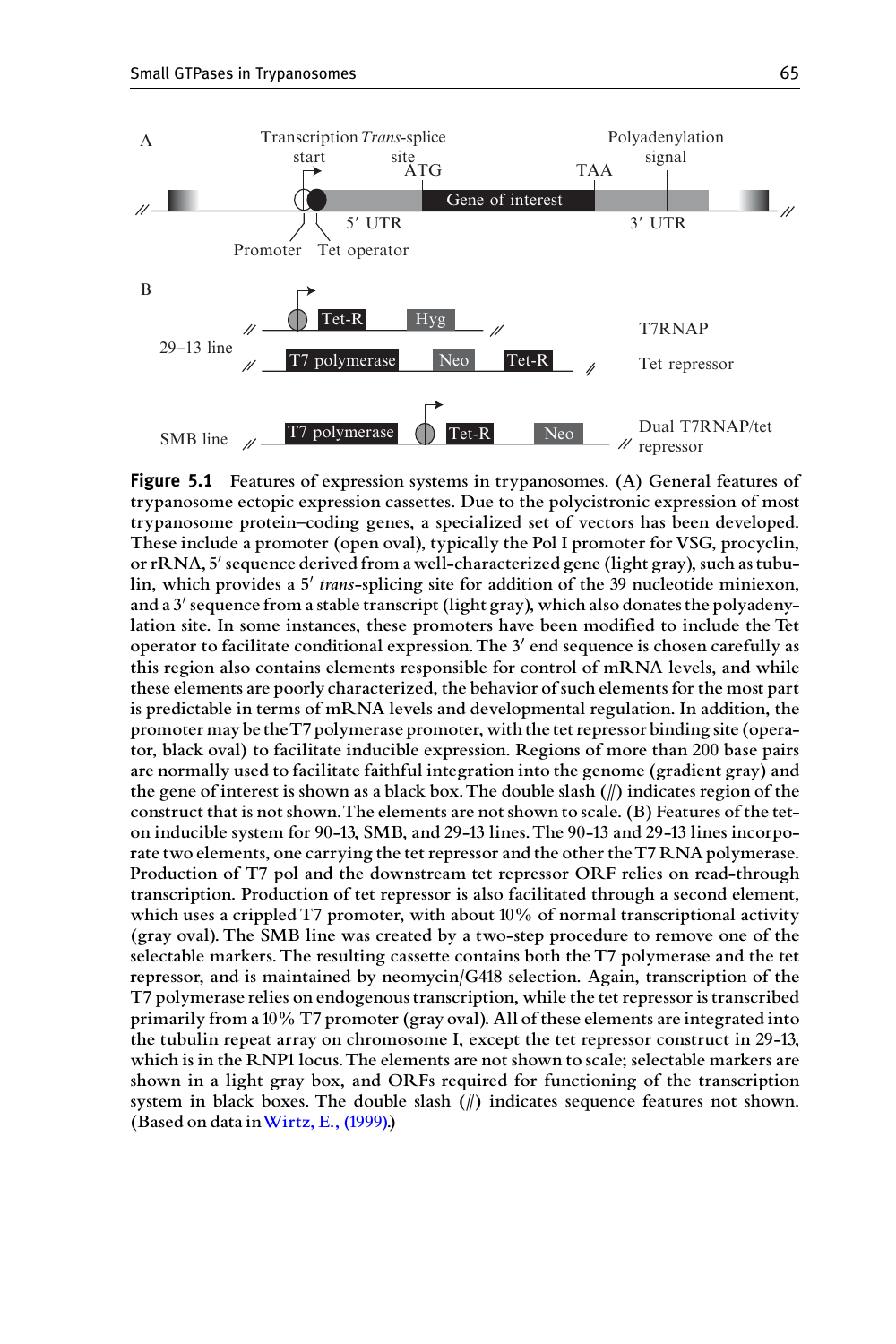The expression of transgenes is occasionally deleterious to the cell, a problem that can be overcome with a tightly regulated inducible promoter. This technology requires the use of a cell line engineered to produce T7 RNA polymerase and the tet repressor; several of these are now available and selections are described in [Tables 5.1 and 5.2](#page-10-0). It should be noted that the inducible cell lines are suitable for both overexpression and RNAi experiments, as the basic expression cassettes are common (see [Fig. 5.1\)](#page-8-0). In all instances the various combinations of antibiotic must be continually maintained as expression of the T7 polymerase is not well tolerated and tends to be lost rapidly in the absence of selection.

A transgene cloned into the pLEW100 vector is expressed from an EP procyclin promoter that itself is regulated by two tet repressor binding sites ([Wirtz](#page-18-0) et al., 1999). The promoter is activated by the addition of tetracycline or doxycycline to the culture medium, the concentration can be used to titer expression, although this is technically challenging to achieve in a reproducible manner ([Wirtz](#page-18-0) et al., 1999). Routinely, an open reading frame is cloned into the HindIII and BamHI sites of pLEW100; the resultant chimeric mRNA has the EP procyclin 5'UTR, the inserted open reading frame, and a modified aldolase 3'UTR. Prior to electroporation, pLEW100-derived plasmids are linearized with the restriction enzyme NotI, and then targeted to the nontranscribed spacer in one of the rRNA gene loci. At maximum expression levels using  $1 \mu g/ml$  tetracycline, the transgene is usually expressed at about the level of an abundant cytoplasmic protein, such as the translation initiation factor eIF4A1 ([Dhalia](#page-17-0) et al., 2006). The promoter is silent in the absence of tetracycline and pLEW100, and its derivatives have been used for the regulated expression of several lethal dominant mutants (Dhalia et al[., 2006\)](#page-17-0). Several labs have developed derivatives of pLEW100 to express transgenes with N- or C-terminal tags; epitope tags for detection and fluorescent proteins tag for subcellular localization. One such set of vectors is described at [http://web.mac.com/](http://web.mac.com/mc115/iWeb/mclab/resources.html) [mc115/iWeb/mclab/resources.html.](http://web.mac.com/mc115/iWeb/mclab/resources.html) The ability to use doxycycline also provides the possibility of using such systems in animal models, specifically mice and rats, as induction can be achieved by adding doxycycline to drinking water ([Lecordier](#page-18-0) et al., 2005).

A number of second-generation vectors and cell lines are available or are in development. These provide a range of options, a variety of epitope tags for N- or C-terminal tagging and improvements in ease of plasmid construction and transfection efficiency. A few examples are outlined below.

The p2T7 RNAi vector was modified for direct cloning of PCR products (Alibu et al[., 2005](#page-16-0)). This p2T7<sup>TAblue</sup> vector has been used to screen more than 200 genes on T. brucei chromosome I ([Subramanium](#page-18-0) et al[., 2006\)](#page-18-0), and is now available with a variety of selectable marker genes. The cloning site comprises a LacZ stuffer flanked by Eam1105I sites engineered for T-A cloning. The vector is digested with  $Eam1105I$  at  $37^{\circ}$  for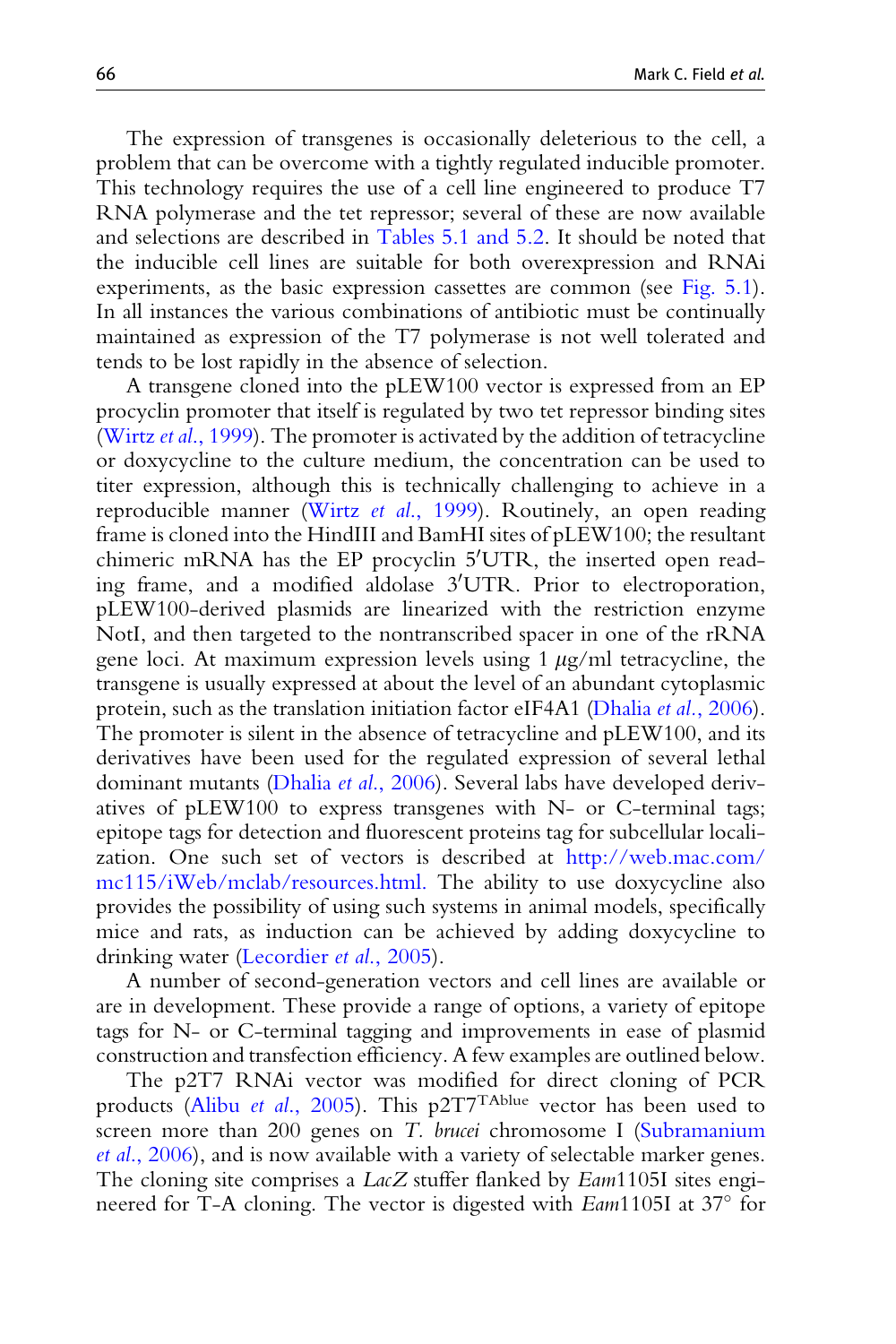| Name                    | Features                                    | Applications                              | Used markers                   | Reference                   |
|-------------------------|---------------------------------------------|-------------------------------------------|--------------------------------|-----------------------------|
| 927                     | Genome strain                               | Not commonly used                         | None                           | van Deursen et al.,<br>2001 |
| Lister 427              | Common lab strain                           | Overexpression, knockout                  | None                           | Melville et al., 2000       |
| <b>SMB</b><br>(328.114) | Bloodstream line                            | Inducible expression/RNAi                 | G418                           | Wirtz et al., 1999          |
| $29 - 13^a$             | Procyclic line                              | Inducible expression/RNAi                 | G418 and<br>Hygro              | Wirtz et al., 1999          |
| $90 - 13$               | Bloodstream line                            | Inducible expression/RNAi                 | G418 and<br>Hygro              | Wirtz et al., 1999          |
| <b>PTT</b>              | Procyclic line                              | Inducible expression/RNAi                 | G418 and<br>Hygro              | Bastin, P.<br>unpublished   |
| <b>PTH</b>              | Procyclic line                              | Inducible expression (not T7)             | Hygro                          | Bastin et al., 1999         |
| <b>PTP</b>              | Procyclic line                              | Inducible expression (not T7)             | Phleo                          | Wickstead et al.,<br>2003   |
| 2T1                     | Bloodstream line with tagged<br>rRNA spacer | Inducible/constitutive<br>expression/RNAi | Phleo and<br>Puro <sup>b</sup> | Alsford et al., 2005        |

<span id="page-10-0"></span>**Table 5.2** Some Common *Trypanosoma brucei* Cell Lines Used in Expression and/or RNA Interference Studies

 $^a$  If this strain is not cultured carefully, it can have poor morphology that may be problematic for morphometric and cell cycle analysis. The PTT cell line is superior for this

type of analysis, and is essentially identical in all other regards.<br><sup>b</sup> The PAC gene is lost from the genome upon correct integration of the expression/RNAi vector.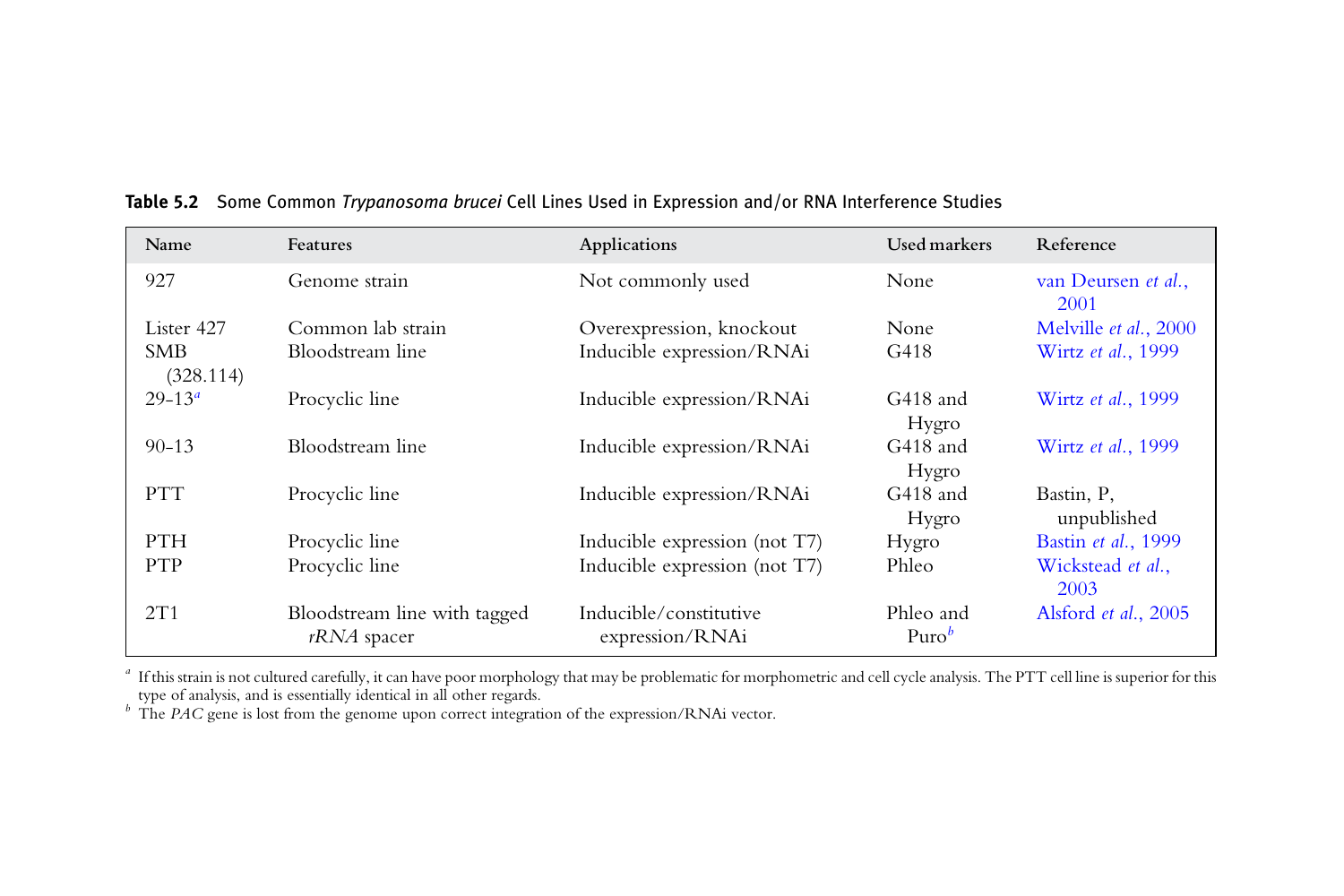|                               | Concentration $(\mu g/ml)$ |                  |
|-------------------------------|----------------------------|------------------|
| Antibiotic                    | Procyclic form             | Bloodstream form |
| Geneticin (neomycin/G418)     | 15                         |                  |
| Hygromycin                    | 25                         | 5                |
| Phleomycin (zeocin/bleomycin) | 2.5                        |                  |
| Nourseothricin                | 100                        | 25               |
| Puromycin                     | 1.0                        | 0.1              |
| Blasticidin                   |                            | 10               |

Table <sup>5</sup>.<sup>3</sup> Selectable Markers in Use for Transfection of Trypanosomes

Note: These concentrations are based on experiments with Trypanosoma brucei brucei Lister 427 lines cultured in HMI-9 (bloodstream form) or SDM79 (procyclic form), and hence may require adapting for other strains, subspecies or media.

1 to 2 h in preparation for ligation with RNAi target fragments with  $3<sup>′</sup>$ A-overhanging ends. We typically use Taq DNA polymerase for target fragment amplification. In E. coli, on plates containing X-gal and IPTG, uncut or re-ligated vector-containing cells form blue colonies, while the desired recombinants generate white colonies.

Targeted integration at a tagged rRNA spacer locus in the 2T1 cell line has three significant advantages (Alsford et al[., 2005\)](#page-17-0). Transformation efficiency is increased approximately four-fold, such that multiple clones are derived using  $\sim$  5  $\mu$ g of linearized DNA. Faithful double-crossover integration is rapidly verified by screening for puromycin-sensitivity in multiwell plates, and a PAC gene is removed from the genome upon correct integration. And finally, all clones analyzed to date exhibit equivalent expression; consequently, screening multiple clones for differential expression is not required (D. Horn and S. Alsford, unpublished data). Recovery of cells with expression cassettes integrated at the correct locus is ensured since complementing portions of the selectable marker are located on the vector and within the 2T1 genome. We typically use a 2T1 strain with a tagged rRNA spacer to support the highest expression level because, in most cases, it is desirable to express the maximum quantity of recombinant mRNA or dsRNA in the case of RNAi. There are now a number of 2T1-compatible expression constructs available. These are mostly driven by the  $rRNA$ promoter, and therefore do not require parallel expression of T7 RNA polymerase; the vector series includes constructs for constitutive or inducible expression and for RNAi. The cloning sites are versatile, and they are linearized for integration using AscI.

For Tet-inducible expression of a tagged protein, we typically allow 24 h induction prior to analysis at which point expression is usually maximal with rare cases of toxicity resulting from overexpression. The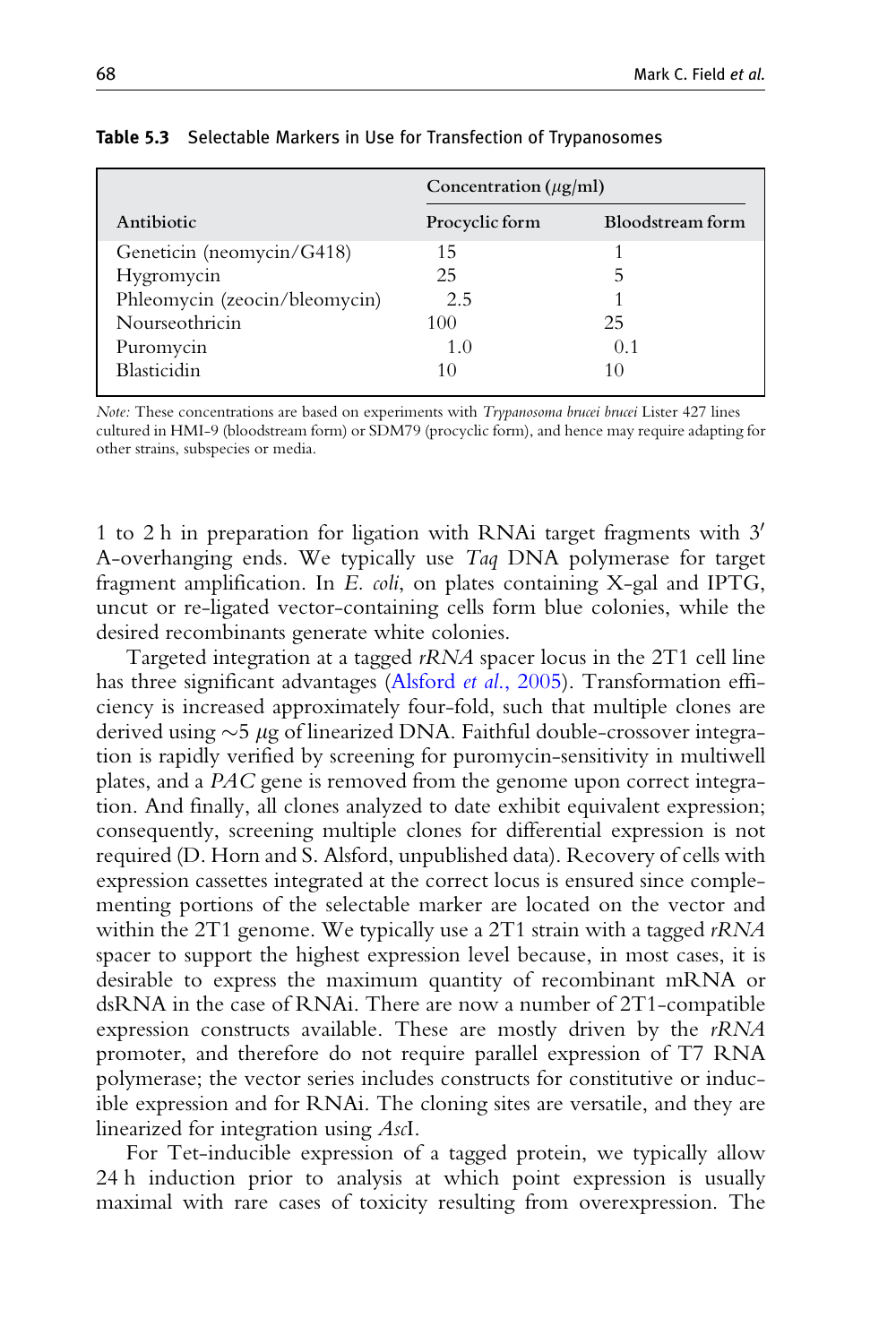situation is different for RNAi experiments, where it is important to carefully consider the timeframe between Tet-addition (RNAi-induction) and specific phenotype assay(s). ''Growth curve'' analysis can act as a guide if a growth defect is seen. In these circumstances, it is desirable to carry out specific phenotype assays prior to, or immediately after, the defect is seen to reveal primary rather than secondary phenotypes. Monitoring mRNA and/or protein knockdown is also important and can act as a guide where no growth defect is seen. If more rapid and efficient knockdown is required, this can be achieved with ''stem-loop'' dsRNA vectors, probably due to the more stable intramolecular interaction, but assembly of these vectors is more complex. It is also important to note that the RNAi effect may be lost over time using any of these systems. If RNAi is deleterious to growth, cells that lose a component of the RNAi machinery will come to predominate in the population following an extended period of induction (Chen *et al.*, 2003).

# 5. Cloning and Manipulation of Trypanosome Small GTPase Sequences

Trypanosome small GTPases fully conserve the overall primary structure of the Ras superfamily, retaining G boxes one to five, the hypervariable region, and, in most cases, the C-terminal prenylation motif. Some deviation from this structure is apparent for several GTPases (see [Field, 2005](#page-17-0) and [Fig. 5.2](#page-13-0)), but no functional analysis is available on these factors at present.

Construction and overexpression of either wildtype or mutant forms of trypanosome small GTPases is best achieved by constitutive ectopic expression, and provides a convenient method for both localization and analysis of function. The pXS2 or pXS5 vector series have proven to be highly reliable for this purpose, and in the vast majority of cases transformation and overexpression are readily achieved; no specific selection of host strain is required for these vectors. The constitutive approach is preferred over inducible systems here as precise control of the levels of induction, together with epigenetic effects, as the parasite adjusts to an increase or decrease in activity of the transgene make reproducible control of the system difficult using induction; a serious issue if detailed analysis of function is intended, for example, by trafficking assays. Recent work indicates that manipulation of Rab5 expression levels also influences the expression of clathrin heavy chain (CLH), without altering the levels of CLH mRNA, indicating a posttranslational effect that would be challenging to control in an inducible format (Hall et al., 2004; S. Natesan, V. [Koumandou,](#page-17-0) and M. C. Field, unpublished data). Monitoring of overexpression is important, as occasional mistargeting or other factors can compromise function of the introduced transgene—this is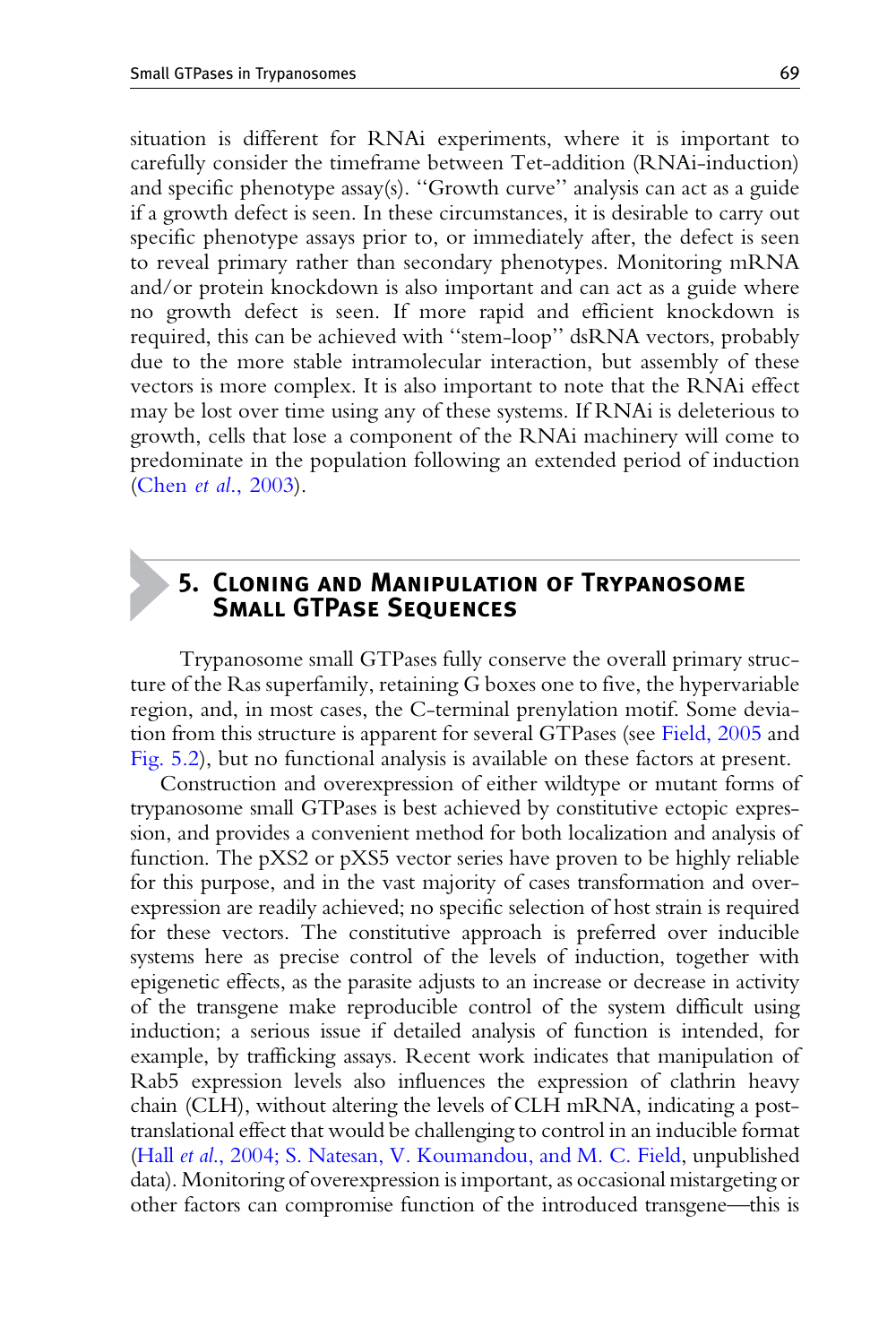<span id="page-13-0"></span>

|                   | $G1$ (P loop)                  | G3 (switch 3)             |
|-------------------|--------------------------------|---------------------------|
|                   | GXXXXGK[S/T]                   | <b>DXXG</b>               |
|                   | $S - N$                        | $Q - L$                   |
| TbX1              | KIIVIGDSGVGKSSLTVRLSEDV        | ----LOIWDTAGOERFOSVATAFYR |
| TbX2              | KIIVIGDVGVGKSNISSRFCDSI        | --ILLOIWDTSGODRFVSLTTAYYR |
| Tb <sub>1</sub> A | KLLLIGDSGVGKSCLLLRFADDS        | KVIKLQIWDTAGOERFRTITSSYYR |
| Tb18              | KIVLLGESGVGKSSLLLSFSLGT        | KKLKLHLWDTAGOERFRTLTSSYYR |
| Tb <sub>2</sub> B | KYIIIGDSGVGKSCLLLOFTDKR        | KNIKLOIWDTAGOESFRSITRSYYR |
| Tb4               | KLIVVGDSGTGKSSLLHRFVEDT        | RRIKLOIWDTAGOERYKSVTRSYYR |
| Tb11              | KVVIVGDSGVGKSNLMTRYTADE        | RDAKVOIWDTAGOERFRAISRSIYH |
| Tb5B              | KIVLLGDSGVGKSSLVORLAKNE        | --VNFDIWDTAGOERYKSLASMYYR |
| Tb5A              | RTVLLGESAVGKSSIALRFARNE        | GTIKFEIWDTAGOERYRSLAPIYYR |
| Tb7               | KIIILGDSGVGKTALVHOYVNKN        | --VTLOIWDTAGOERFOSLGSAFYR |
| Th21              | KVVLLGEGRVGKTSLISRFVNDT        | KTVNLNVWDTAGOERFHALGPIYYR |
| ть6               | KIVLLGDOAVGKTSLITRFMYDT        | RATRLHVWDTAGOERFRSLIPSYIR |
| Tb1B              | KIILVGDSYVGKTRFLKNLVGAI        | KTVOVLMYDTCGOERFRAMTAOFYR |
| Tb23              | KVIVIGDENVGKSSLLRRFVTGT        | TTVNSFLWDTAG-ETVSSVKDIYYL |
| TbX3              | KVILLGDSAVGKSKLVERFLMOR        | -AIDVDIWDTAGOERFSTMHPAYYH |
| Tb28              | KVIVVGDGAVGKTSLIRRYCVAD        | -DVKMEIWDIGGOOIGGTMIDNYIM |
|                   |                                |                           |
| TbRX3             | KIAVVGDYNVGKTSIVKRLLDIP        | OHVRLOFWDTAGLERYASVHD---- |
| TbRX2             | KVAIVGDYSVGKTSMVKRLLDIP        | QHVRLQLWDTAGLERYASVDK---- |
| TbRHP             | KVVLLGEGRVGKTSLISRFVNDT        | KTVNLNVWDTAGOERFHALGP---- |
| TbRX1             | <b>QVAVVGAPTVGKTAFVOMLHSNG</b> | NTVEMIIFDVSGOREYEPMVS---- |
|                   | TbRLJ KIVSLGSVGVGKSCLIKQYCEGR  | ISTRVNFWDMSGCEEYLEIRN---- |
|                   | TbRLP NLVVLGDGGVGKSSLIIOYVRNR  | OPTVLTIVDTSGODVFGGMRY---- |
|                   | TbRHP NVVVLGCERVGKSTFIDQVMKGT  | RNYVLHLCDSSGSEAFVRHRL---- |
|                   | TbGTR KLLLMGPARAGKTSMRSIIFDNY  | NNMYVNLWDCGGOQQYVAEYLNRQR |
|                   | TbGRP KVLLMGLRKSGKTSIOKVVFEGM  | DFVNFEVWDFPGOTDPFDLNNTVHY |
|                   | TbSAR KILFLGLDNAGKTTLLGKLATDO  | --IKLKTIDMGGHLEARRLWK---- |
|                   | TONST IPALRGSNKIAAASGEKEPOEOG  | IGESENINDMDDDVERRGVDRSLR- |
|                   | TbEAR RIAIVGRMNSGKSSLFNLLRLEP  | RMVEEAFRTVETADAAIFVTAVDED |
|                   | TbFRP RVCGRVFCSACCSETVNALVOSA  | OOGOVOFMNPTTVAAYRVCFACHYE |

Figure <sup>5</sup>.<sup>2</sup> Key residues in trypanosome Rab and signaling class GTPases. Portions of a ClustalX alignment are shown highlighting the GVGKS (G1) and WDTAGQ (G3) boxes that are highly conserved between small GTPases-the critical residues are shaded.The complete Rab family together with the majority of the signaling GTPases are included (see [Ackers](#page-16-0) et al., 2005; and Field, 2005).These regions may be exploited for the construction of S- to N-dominant negative''GDP-locked,''and Q to L constitutively active "GTP-locked" forms of the proteins for overexpression studies (e.g., Pal [et al](#page-18-0)., [2003\)](#page-18-0). A minority of the GTPases are divergent within theWDTAGQ region, but most Ras-, Rho-, Rac-, and Rab-related GTPases retain the consensus sequence.

most conveniently done either by introducing an N-terminal tag, using an antibody raised against the recombinant protein, or by qRT-PCR.

By contrast, RNAi experiments are always conducted using inducible systems, and hence must be performed in the SMB, 29-13, or equivalent cell background. It is critical that the expression level of the targeted gene of interest is monitored. This is required both for ensuring specificity, that is, that the intended target has been suppressed and to eliminate off-target effects,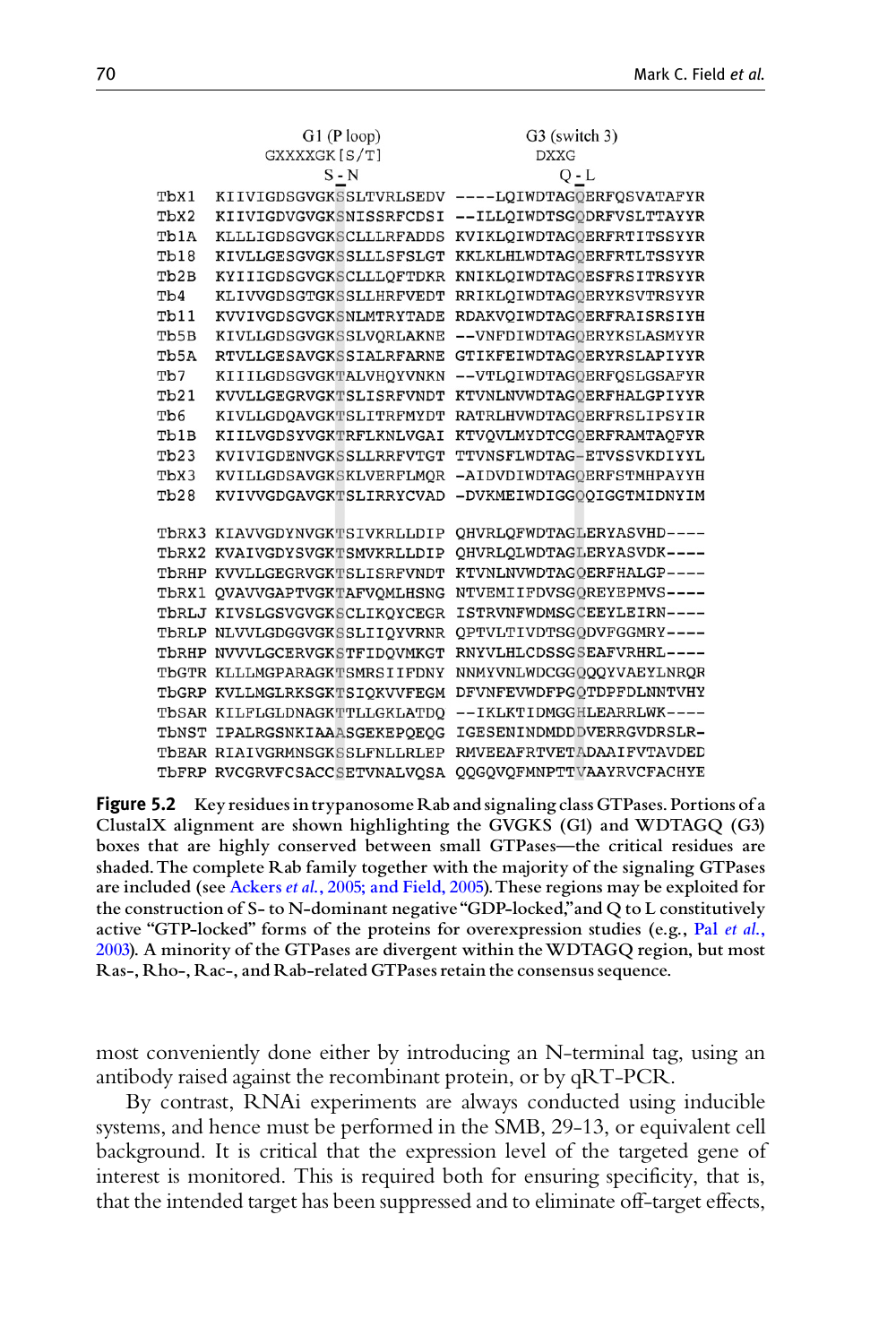and also for monitoring the progress of the emergence of a phenotype. In bloodstream stage cells, effects from RNAi normally manifest within 1 to 2 days, but longer times of up to 5 days are not uncommon (see [Subramaniam](#page-18-0) et al[., 2006,](#page-18-0) and trypanofan.path.cam.ac.uk for examples), and in procyclics knockdown can be even more protracted. Monitoring knockdown by Western blot is preferable, as it is the level of protein that is important for phenotype, but in the absence of such a reagent, qRT-PCR is rapid, convenient, and accurate; however, such data need to be considered carefully as the half-life of small GTPases in trypanosomes can vary considerably. For the majority of trypanosome small GTPases, RNAi-mediated knockdown results in severe growth inhibition [\(Dhir and Field, 2004; Hall](#page-17-0) et al., 2004, [2005a, b](#page-17-0); K Abbassi, and M. C. Field, unpublished data).

Construction of expression constructs can be achieved by PCR very readily. As trypanosome open reading frames lack introns, recovery of sequences is most easily achieved by amplification direct from genomic DNA, and subcloning into a convenient vector, followed by the required mutagenesis. It is recommended that a prolonged hot start for up to 30 min is employed when using trypanosome genomic DNA, but because of the small size of the GTPase open reading frame, a proofreading polymerase is not necessary and Taq can be used, providing that the resulting construct is fully sequenced. Sequences can be retrieved from GeneDB at [www.genedb.org/](http://www.genedb.org/genedb/tryp/) [genedb/tryp/.](http://www.genedb.org/genedb/tryp/) As the genome strain (TREU 927) is not the same as the common laboratory strain, it is to be expected that a small number of single nucleotide polymorphisms will be detected between the database sequence and that obtained by PCR from strain 427 DNA. The vast majority are noncoding, and any concerns may be allayed by also sequencing the PCR product directly. There is no significant base bias or abnormal codon usage in the African trypanosome, and hence design of mutagenic oligonucleotides can follow standard protocols. In addition, expression of trypanosome small GTPases as GST-fusion proteins is also standard, and there is no need for specialized host strains for production of recombinant material, either for immunization or for biochemistry on purified protein; however, we do recommend the use of BL21 (DE5) or Rosetta strains of E. coli for expression to improve both yield and solubility. Yields of 1 mg/liter of the GTPase can be easily attained.

## 6. Trafficking Assays to Monitor Exocytosis and Endocytosis

The analysis of bulk exocytosis in trypanosomes is comparatively straightforward as the GPI-anchored surface antigen, variant surface glycoprotein (VSG), is very highly expressed, and represents  $\sim$ 80% of exported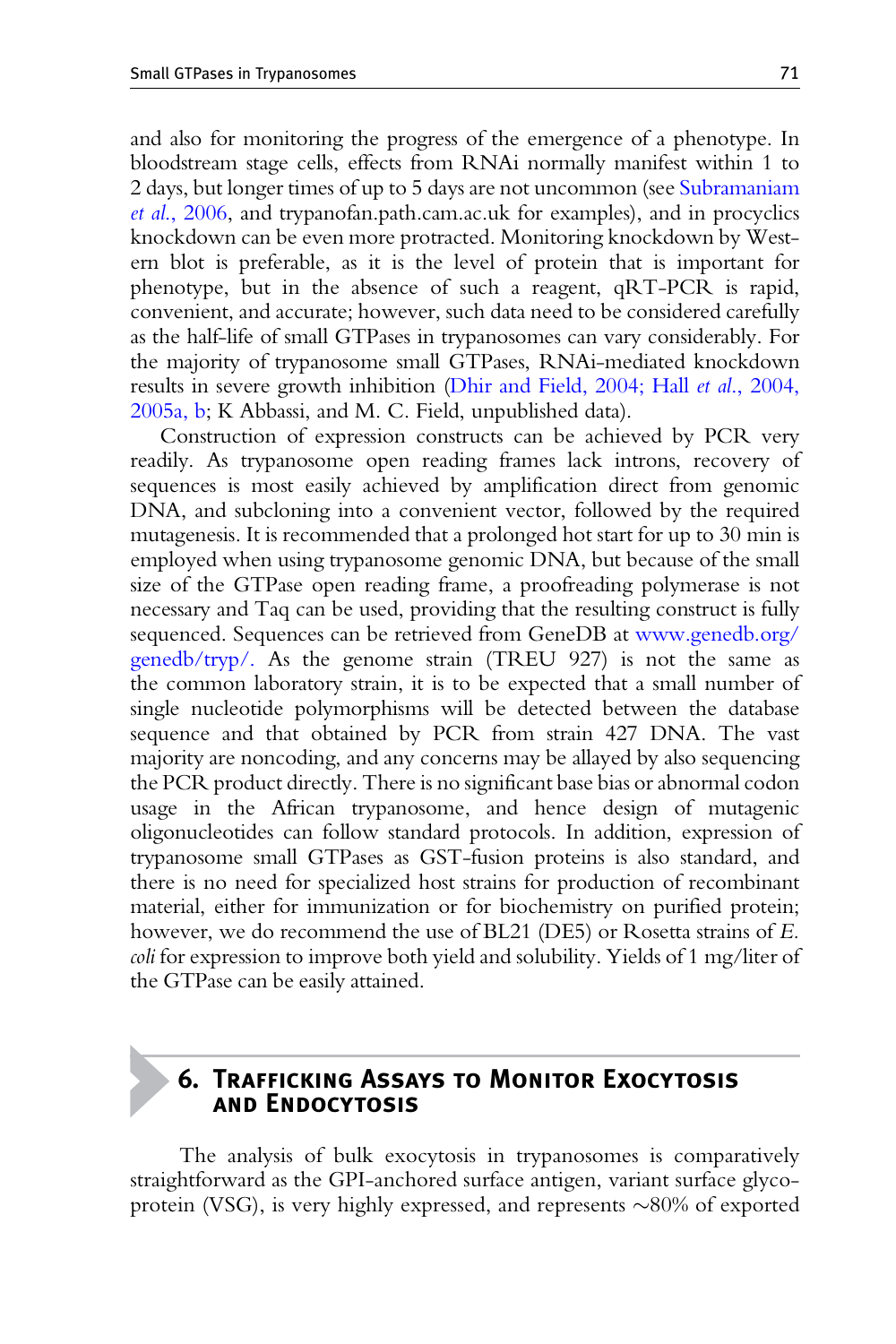protein. For endocytosis only, the transferrin receptor represents a wellcharacterized system for receptor-mediated endocytosis, while a second assay, uptake of the mannose-binding lectin concanavalin A is also useful. As VSG represents 90% of surface molecules and is bound by conA, this assay mainly reports on VSG uptake. Using the lectin has the advantage that VSG-specific antibodies are not required, which for the majority of VSG isoforms are unavailable. Protocols for analysis by fluorescence microscopy can be found in Field et al[. \(2004\).](#page-17-0)

Export of VSG to the cell surface uses accessibility of surface VSG to GPI-phospholipase C (GPI-PLC) (Allen et al[., 2003; Bangs](#page-16-0) et al., 1986); the supernatant following GPI-PLC autodigestion contains soluble VSG (sVSG) but internal (mf) VSG remains in the pellet fraction. Take  $5 \times 10^7$ mid–log phase BSF cells, wash in labeling medium (DMEM without methionine or cysteine) prewarmed to 37°. After centrifugation (800 $\times$ g, 10 min), resuspend in 1 ml labeling medium, and incubate for 15 min to starve the cells. Pulse label at  $37^{\circ}$  for 5 to 10 min with [35S] methionine/ cysteine ProMix (Amersham Biosciences, >1000 Ci/mm) to a final concentration of  $200 \mu \mathrm{Ci/m}$ , and chase by adding prewarmed complete HMI9. Withdraw 1-ml aliquots and place on ice. Pellet cells in a microfuge  $(20,000 \times g, 20 \text{ s}, 4^{\circ})$ , wash once in ice-cold PBS/1 mg/ml BSA, and resuspend in 920  $\mu$ l of hypotonic lysis buffer (10 mM Tris-HCl, pH 7.5). Incubate for 5 min on ice followed by 10 min at  $37^{\circ}$  to enable GPI-PLC autodigestion. Separate mf VSG from sVSG by centrifuging for 10 min in a microfuge (20,000 $\times$ g, 4°), and remove 900  $\mu$ l of supernatant (sVSG) to a new eppendorf. Wash the pellet (mf VSG) with 1 ml ice-cold hypotonic buffer, and resuspend in 1 ml ice-cold solubilization buffer  $(50 \text{ m})$ Tris-HCl, pH 7.5, 150 mM NaCl, 1% NP-40), and incubate on ice for 25 min. Add 90  $\mu$ l of 10 $\times$  the solubilization buffer to the supernatant to bring samples to equivalence. Clear the lysates by centrifugation for 15 min  $(20,000\times g, 4^{\circ})$  and transfer to new microfuge tubes. Include 5 mM iodoacetamide,  $0.1 \text{ m}$  N a-p-tosyllysine chloromethyl ketone (TLCK), and 1  $\mu$ g/ml leupeptin as peptidase inhibitors. Add 10  $\mu$ l of a 50% slurry of ConA-sepharose 4B in Con A wash buffer  $(10 \text{ mM Tris-HCl (pH 7.5)})$ , 150 mM NaCl, 1 mM CaCl<sub>2</sub> and 1 mM MnCl<sub>2</sub>) to each sample, and rotate for 1 h at  $4^\circ$ . Pellet the beads and wash three times in ice-cold Con A wash buffer, and then once in ice-cold PBS. Following the final wash, resuspend the beads in SDS-PAGE, reducing sample buffer at  $1 \times 10^5$  cell equivalents per microliter. Analyze by electrophoresis and autoradiography on 12% polyacrylamide gels.

Quantitation of FITC-transferrin (Molecular Probes) accumulation, that is, receptor-mediated endocytosis, may be conveniently performed using smaller numbers of cells. Serum (including transferrin) must be removed prior to the assay by washing the cells at least once in serum-free HMI9 medium containing 1% BSA. The cells can be resuspended in HMI9/BSA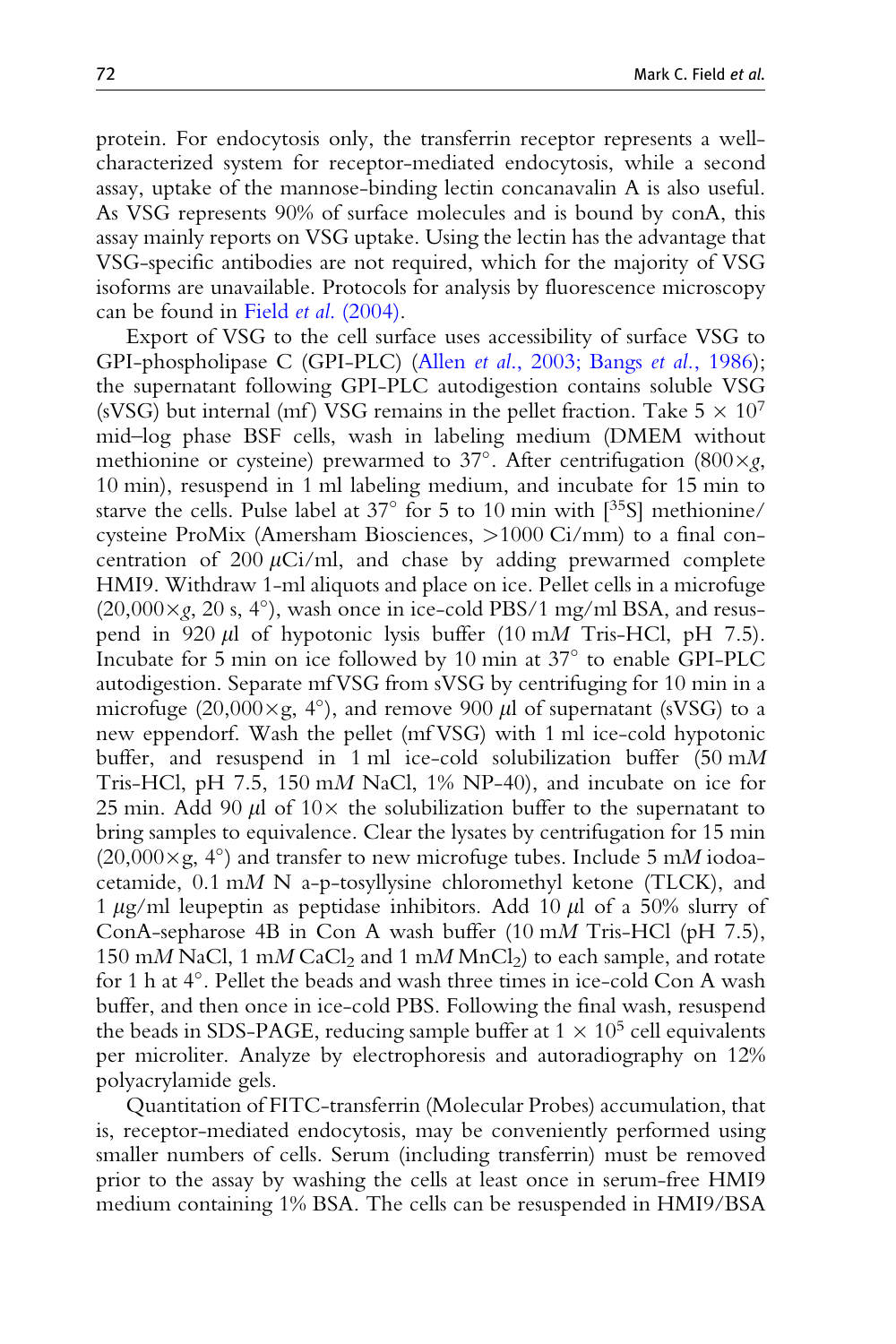<span id="page-16-0"></span>at  $1 \times 10^{7}$  ml<sup>-1</sup> and preincubated at 37° for 20 min. FITC-transferrin (100  $\mu$ g/ml) is added, and cells are incubated at 37°. Uptake is stopped by either the addition of 1 ml ice-cold HMI9 medium or by withdrawing an aliquot from the labeling culture and adding this to 1 ml ice-cold HMI9 medium. Cells are then washed once in PBS at  $4^\circ$  before fixing for 1 h at  $4^\circ$ in 4% paraformaldehyde, and processing for immunofluorescence [\(Field](#page-17-0) et al[., 2004](#page-17-0)). The procedure for conA accumulation is essentially the same. Following washing, biotin or FITC-conjugated conA  $(100 \mu g/ml)$ (Vectalabs) is added and the cells incubated at  $37^{\circ}$  for up to 1 h. Uptake is stopped by placing cells on ice at relevant time points. Labeled cells are washed in HMI9/BSA at  $4^\circ$ , then fixed with  $4\%$  paraformaldehyde as described above. For biotinylated probes, the lectin is visualized using FITC-streptavidin (Molecular Probes). Quantitation for both of these assays

is done by defining regions of interest in captured digital images and determining the fluorescence intensity. Typically, at least 20 individual cells need to be examined for each data point. The assay has the distinct advantage that analysis is at the single-cell level; as RNAi knockdown is not synchronous, and cell populations are therefore heterogeneous, this flexibility is critical and allows interrogation of cells specifically where a morphological defect or loss of a marker protein (probed by co-staining with an antibody, for example) can be used to verify the degree of knockdown.

## ACKNOWLEDGMENTS

Work in our laboratories is supported by program and project grants from the Wellcome Trust. We are grateful to the many laboratories whose efforts have contributed to the emergence of a sophisticated toolbox for genetic manipulation of trypanosomes and to their generosity in making such tools and protocols available to the community. Development of next-generation p2T7 vectors was accomplished as part of trypanoFAN, a Wellcome Trust–funded functional genomics initiative.

### **REFERENCES**

- Ackers, J. P., Dhir, V., and Field, M. C. (2005). A bioinformatic analysis of the RAB genes of Trypanosoma brucei. Mol. Biochem. Parasitol. 141(1), 89–97.
- Alexander, D. L., Schwartz, K. J., Balber, A. E., and Bangs, J. D. (2002). Developmentally regulated trafficking of the lysosomal membrane protein p67 in Trypanosoma brucei. J. Cell Sci. 115, 3253-3263.
- Allen, C. L., Goulding, D., and Field, M. C. (2003). Clathrin-mediated endocytosis is essential in Trypanosoma brucei. Embo J. 22(19), 4991–5002.
- Alibu, V. P., Storm, L., Haile, S., Clayton, C., and Horn, D. (2005). A doubly inducible system for RNA interference and rapid RNAi plasmid construction in Trypanosoma brucei. Mol. Biochem. Parasitol. 139, 75–82.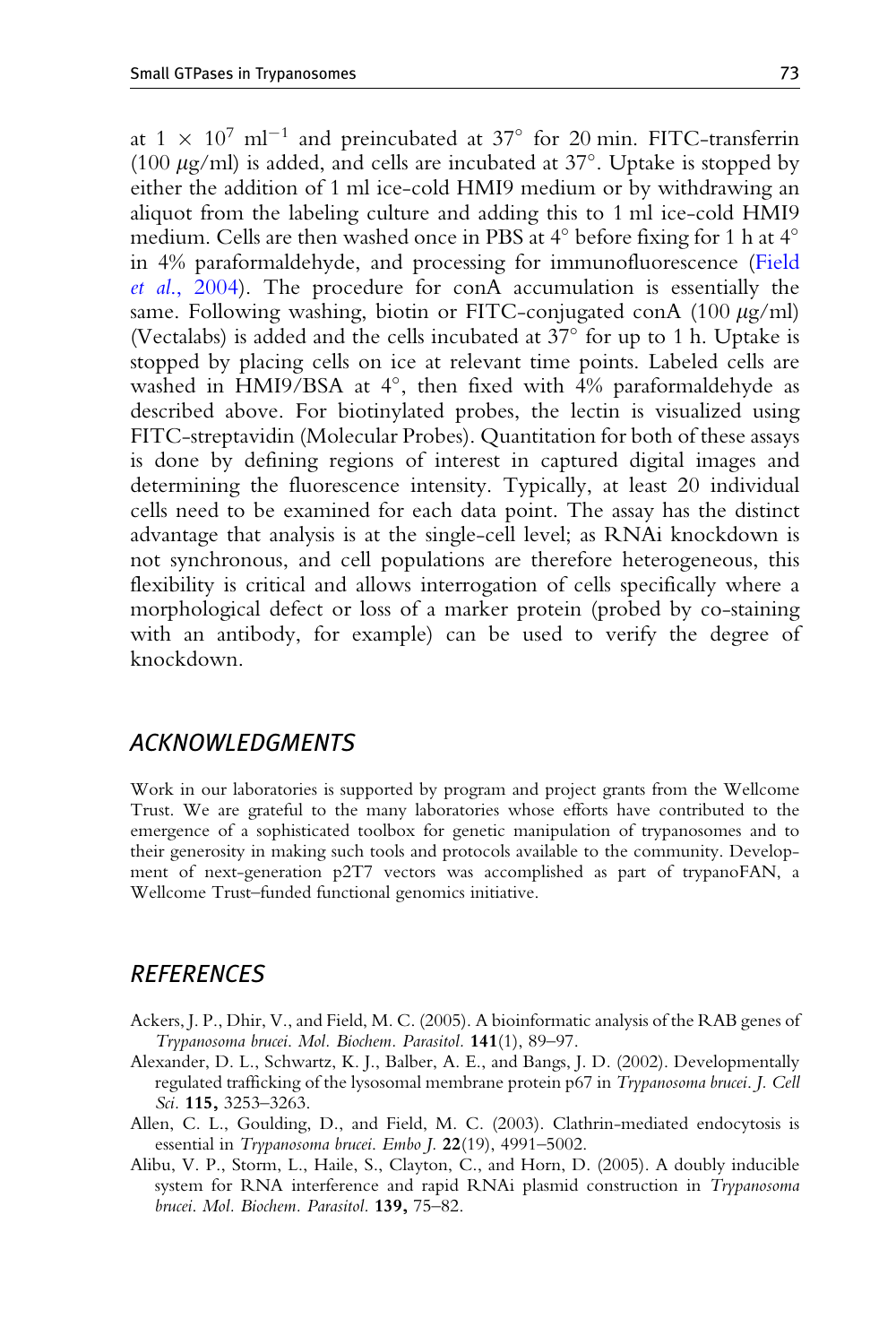- <span id="page-17-0"></span>Alsford, S., Kawahara, T., Glover, L., and Horn, D. (2005). Tagging a T. brucei RRNA locus improves stable transfection efficiency and circumvents inducible expression position effects. Mol. Biochem. Parasitol. 144(2), 142–148.
- Bangs, J. D., Andrews, N. W., Hart, G. W., and Englund, P. T. (1986). Post-translational modification and intracellular transport of a trypanosome variant surface glycoprotein. J. Cell Biol. 103, 255–263.
- Bangs, J. D., Brouch, E. M., Ransom, D. M., and Roggy, J. L. (1996). A soluble secretory reporter system in Trypanosoma brucei. Studies on endoplasmic reticulum targeting. J. Biol. Chem. 271, 18387–18393.
- Barrett, M. P., Burchmore, R. J., Stich, A., Lazzari, J. O., Frasch, A. C., Cazzulo, J. J., and Krishna, S. (2003). The trypanosomiases. Lancet 362(9394), 1469–1480.
- Bastin, P., MacRae, T. H., Francis, S. B., Matthews, K. R., and Gull, K. (1999). Flagellar morphogenesis: Protein targeting and assembly in the paraflagellar rod of trypanosomes. Mol. Cell Biol. 19(12), 8191–8200.
- Berriman, M., Ghedin, E., Hertz-Fowler, C., Blandin, G., Renauld, H., Bartholomeu, D. C., Lennard, N. J., Caler, E., Hamlin, N. E., Haas, B., Bohme, U., Hannick, L., et al. (2005). The genome of the African trypanosome Trypanosoma brucei. Science 309, 416–422.
- Brun, R., and Schonenberger, M. (1979). Cultivation and in vitro cloning or procyclic culture forms of Trypanosoma brucei in a semi-defined medium. Acta Trop. 36, 289–292.
- Burkard, G., Fragoso, C. M., and Roditi, I. (2007 Jun). Highly efficient stable transformation of bloodstream forms of Trypanosoma brucei. Mol. Biochem. Parasitol. 153(2), 220–223.
- Chen, Y., Hung, C. H., Burderer, T., and Lee, G. S. (2003). Development of RNA interference revertants in Trypanosoma brucei cell lines generated with a double stranded RNA expression construct driven by two opposing promoters. Mol. Biochem. Parasitol. 126, 275–279.
- Chung, W. L., Carrington, M., and Field, M. C. (2004). Cytoplasmic targeting signals in trans-membrane invariant surface glycoproteins of trypanosomes. J. Biol. Chem. 279, 54887–54895.
- Dhalia, R., Marinsek, N., Reis, C. R. S., Katz, R., Muniz, J. R. C., Standart, N., Carrington, M., and de Melo Neto, O. P. (2006). The two eIF4A helicases in Trypanosoma brucei are functionally distinct. Nucl. Acids Res. 34, 2495–2507.
- Dhir, V., and Field, M. C. (2004). TbRAB23; a nuclear-associated Rab protein from Trypanosoma brucei. Mol. Biochem. Parasitol. 136, 297–301.
- Dhir, V., Goulding, D., and Field, M. C. (2004). TbRAB1 and TbRAB2 mediate trafficking through the early secretory pathway of Trypanosoma brucei. Mol. Biochem. Parasitol. 137, 253–265.
- Field, M. C., and Carrington, M. (2004). Intracellular membrane transport systems in Trypanosoma brucei. Traffic 5, 905–913.
- Field, M. C., Natesan, S. K., Gabernet-Castello, C., and Koumandou, V. L. (2007 Jun). Intracellular trafficking in trypanosomatids. Traffic 8(6), 629–639.
- Field, M. C. (2005). Signalling the genome: The Ras-like small GTPase family of trypanosomatids. Trends Parasitol. 21, 447-450.
- Field, M. C., Allen, C. L., Dhir, V., Goulding, D., Hall, B. S., Morgan, G. W., Veazey, P., and Engstler, M. (2004). New approaches to the microscopic imaging of Trypanosoma brucei. Microsc. Microanal. 10, 621–636.
- Hall, B. S., Pal, A., Goulding, D., and Field, M. C. (2004). Rab4 is an essential regulator of lysosomal trafficking in trypanosomes. J. Biol. Chem. 279, 45047–45056.
- Hall, B., Allen, C. L., Goulding, D., and Field, M. C. (2005a). Both of the Rab5 subfamily small GTPases of Trypanosoma brucei are essential and required for endocytosis. Mol. Biochem. Parasitol. 138, 67–77.
- Hall, B. S., Pal, A., Goulding, D., Acosta-Serrano, A., and Field, M. C. (2005b). Trypanosoma brucei: TbRAB4 regulates membrane recycling and expression of surface proteins in procyclic forms. Exp. Parasitol. 111, 160-171.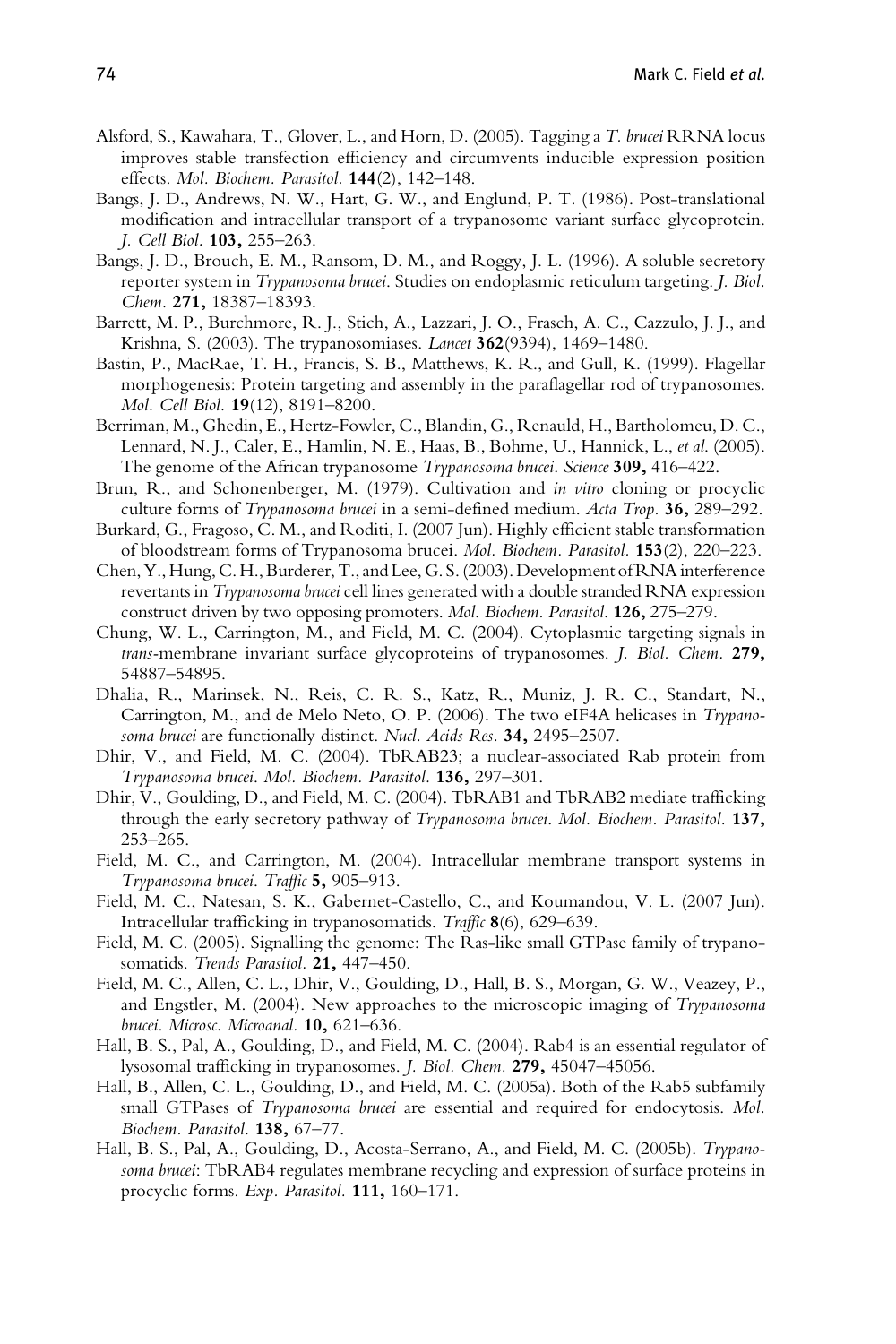- <span id="page-18-0"></span>Hall, B. S., Smith, E., Langer, W., Jacobs, L. A., Goulding, D., and Field, M. C. (2005c). Developmental variation in Rab11-dependent trafficking in Trypanosoma brucei. Eukaryot. Cell 4, 971–980.
- Hirumi, H., and Hirumi, K. (1989). Continuous cultivation of Trypanosoma brucei blood stream forms in a medium containing a low concentration of serum protein without feeder cell layers. *J. Parasitol*. **75**, 985–989.
- Ivens, A. C., Peacock, C. C., Worthey, E. A., Murphy, L., Aggarwal, G., Berriman, M., Sisk, E., Rajandream, M. A., Adlem, E., Aert, R., Anupama, A., Apostolou, Z., et al. (2005). The genome of the kinetoplastid parasite, Leishmania major. Science 309, 436–442.
- La Count, D. J., Bruse, S., Hill, K. L., and Donelson, J. E. (2000). Double-stranded RNA interference in Trypanosoma brucei using head-to-head promoters. Mol. Biochem. Parasitol. 111, 67–76.
- Lecordier, L., Walgraffe, D., Devaux, S., Poelvoorde, P., Pays, E., and Vanhamme, L. (2005). Trypanosoma brucei RNA interference in the mammalian host. Mol. Biochem. Parasitol. 140, 127–131.
- Melville, SE, Leech, V., Navarro, M., and Cross, G. A. (2000). The molecular karyotype of the megabase chromosomes of Trypanosoma brucei stock 427. Mol. Biochem. Parasitol. 111, 261–273.
- Pal, A., Hall, B. S., Jeffries, T. R., and Field, M. C. (2003). Rab5 and Rab11 mediate transferrin and anti-variant surface glycoprotein antibody recycling in Trypanosoma brucei. Biochem. J. 374, 443–451.
- Price, H. P., Panethymitaki, C., Goulding, D., and Smith, D. F. (2005). Functional analysis of TbARL1, an N-myristoylated Golgi protein essential for viability in bloodstream trypanosomes. J. Cell Sci. 118, 831–841.
- Subramaniam, C., Veazey, P., Redmond, S., Hayes-Sinclair, J., Chambers, E., Carrington, M., Gull, K., Matthews, K., Horn, D., and Field, M. C. (2006). Chromosome-wide analysis of gene function by RNA interference in the african trypanosome. Eukaryot. Cell 5, 1539–1549.
- van der Hoff, M. J., Moorman, A. F., and Lamers, W. H. (1992). Electroporation in 'intracellular' buffer increases cell survival. Nucl. Acids Res. 20, 2902.
- van Deursen, F. J., Shahi, S. K., Turner, C. M., Hartmann, C., Guerra-Giraldez, C., Matthews, K. R., and Clayton, C. E. (2001). Characterisation of the growth and differentiation in vivo and in vitro—of bloodstream—form Trypanosoma brucei strain TREU 927. Mol. Biochem. Parasitol. 112, 163–171.
- Wickstead, B., Ersfeld, K., and Gull, K. (2003). The frequency of gene targeting in Trypanosoma brucei is independent of target site copy number. Nucl. Acids Res. 31, 3993–4000.
- Wirtz, E., and Clayton, C. (1995). Inducible gene expression in trypanosomes mediated by a prokaryotic repressor. Science 268, 1179-1183.
- Wirtz, E., Leal, S., Ochatt, C., and Cross, G. A. (1999 Mar 15). A tightly regulated inducible expression system for conditional gene knock-outs and dominant-negative genetics in Trypanosoma brucei. Mol. Biochem. Parasitol. 99(1), 89–101.

## WEB RESOURCES

Useful sites for details on vectors, protocols and genome data:

<http://trypanofan.path.cam.ac.uk>. Maintained by Mark Field. A functional genomics website describing the data obtained from RNAi analysis of T. brucei chromosome I, together with several protocols.